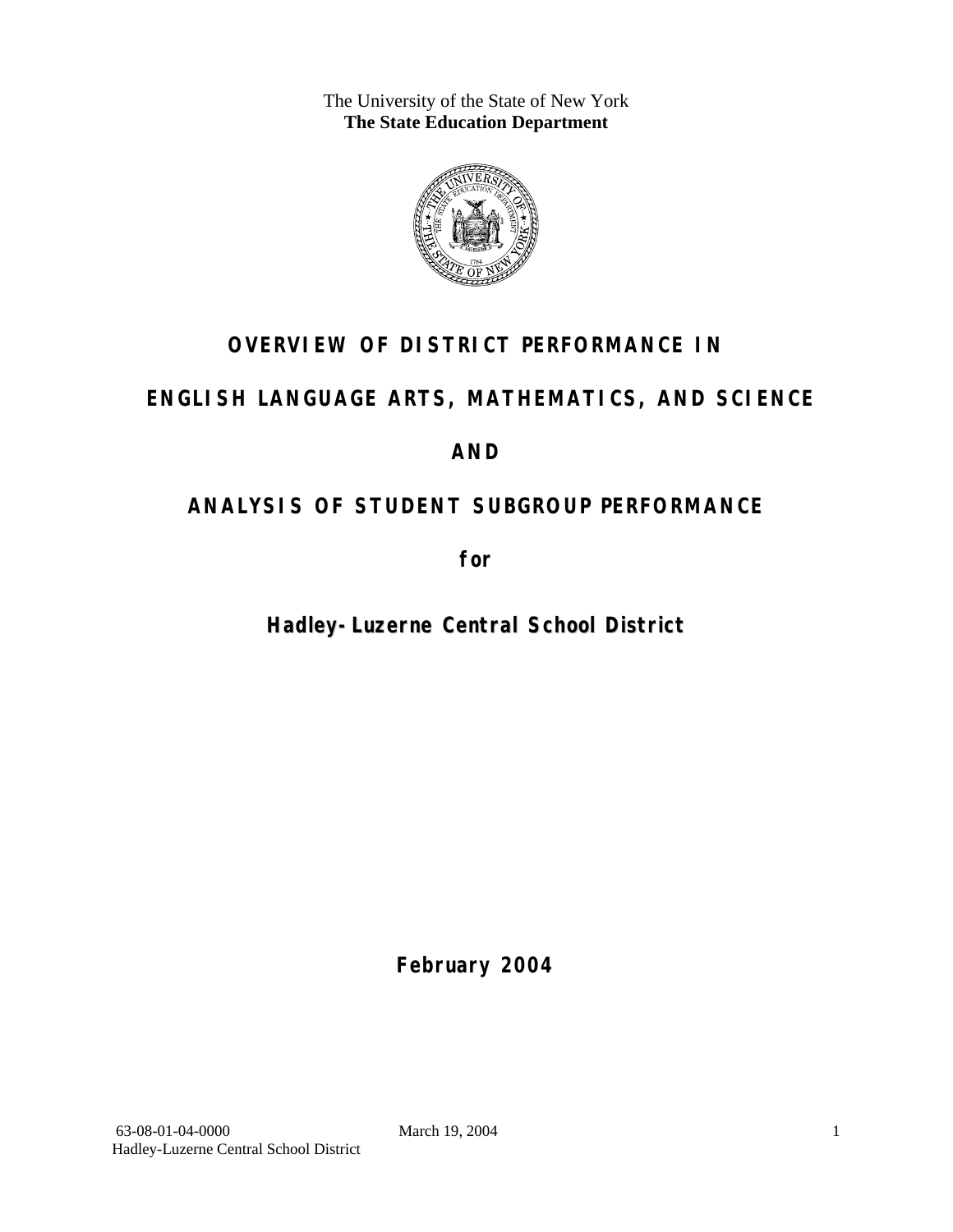### **THE UNIVERSITY OF THE STATE OF NEW YORK**

### **Regents of The University**

| Tonawanda             |
|-----------------------|
| <b>Hollis</b>         |
| Staten Island         |
| New Rochelle          |
| Peru                  |
| Huntington            |
| <b>North Syracuse</b> |
| New York              |
| <b>Belle Harbor</b>   |
| <b>Buffalo</b>        |
| Hartsdale             |
| Albany                |
| <b>Bronx</b>          |
| New York              |
| <b>Binghamton</b>     |
| Rochester             |

#### **President of The University and Commissioner of Education**

RICHARD P. MILLS

**Deputy Commissioner for Elementary, Middle, Secondary and Continuing Education**  JAMES A. KADAMUS

#### **Coordinator, School Operations and Management Services**

CHARLES SZUBERLA

#### **Coordinator, Information and Reporting Services**

MARTHA P. MUSSER

The State Education Department does not discriminate on the basis of age, color, religion, creed, disability, marital status, veteran status, national origin, race, gender, genetic predisposition or carrier status, or sexual orientation in its educational programs, services and activities. Portions of this publication can be made available in a variety of formats, including braille, large print or audio tape, upon request. Inquiries concerning this policy of nondiscrimination should be directed to the Department's Office for Diversity, Ethics, and Access, Room 530, Education Building, Albany, NY 12234. **Requests for additional copies of this publication may be made by contacting the Publications Sales Desk, Room 309, Education Building, Albany, NY 12234.** 

Please address all correspondence about this report that is not related to data corrections to:

*School Report Card Coordinator Information and Reporting Services Team New York State Education Department Room 863 EBA 89 Washington Avenue Albany, NY 12234*  E-mail: *RPTCARD@mail.nysed.gov*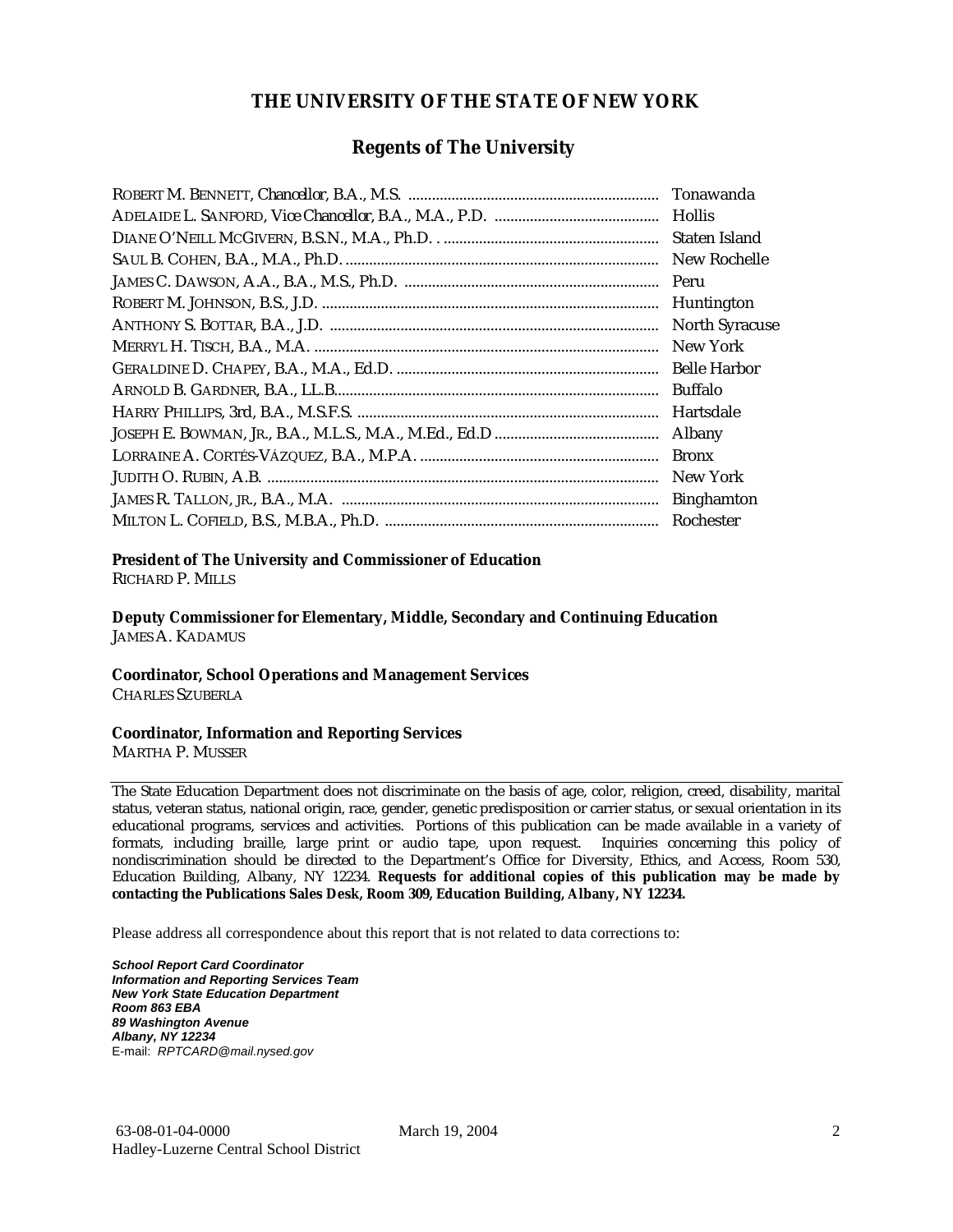The *New York State District Report Card* is an important part of the Board of Regents effort to raise learning standards for all students. It provides information to the public on student performance and other measures of district performance. Knowledge gained from the district report card on a district's strengths and weaknesses can be used to improve instruction and services to students.

The *New York State District Report Card* consists of three parts: the *Overview of District Performance in English Language Arts, Mathematics, and Science and Analysis of Student Subgroup Performance,* the *Comprehensive Information Report,* and the *District Accountability Report*. The *Overview and Analysis* presents performance data on measures required by the federal No Child Left Behind Act: English, mathematics, science, and graduation rate. Performance data on other State assessments can be found in the *Comprehensive Information Report*. The *District Accountability Report* provides information as to whether a district is making adequate progress toward enabling all students to achieve proficiency in English and mathematics.

State assessments are designed to help ensure that all students reach high learning standards. They show whether students are getting the foundation knowledge they need to succeed at the elementary, middle, and commencement levels and beyond. The State requires that students who are not making appropriate progress toward the standards receive academic intervention services.

In the *Overview*, performance on the elementary- and middle-level assessments in English language arts and mathematics and on the middle-level science test is reported in terms of mean scores and the percentage of students scoring at each of the four levels. These levels indicate performance on the standards from seriously deficient to advanced proficiency. Performance on the elementary-level science test is reported in terms of mean scores and the percentage of students making appropriate progress. Regents examination scores are reported in four score ranges. Scores of 65 to 100 are passing; scores of 55 to 64 earn credit toward a local diploma (with the approval of the local board of education). Though each elementary- and middle-level assessment is administered to students in a specific grade, secondary-level assessments are taken by students when they complete the coursework for the core curriculum. Therefore, the performance of students at the secondary level is measured for a student cohort rather than a group of students at a particular grade level. Students are grouped in cohorts according to the year in which they first entered grade 9.

The assessment data in the *Overview and Analysis* are for all tested students in the district, including general-education students and students with disabilities. In the *Overview*, each district's performance is compared with that of all public schools statewide. In the *Analysis*, performance is disaggregated by race/ethnicity, disability status, gender, LEP status, income level, and migrant status.

Explanations of terms referred to or symbols used in this part of the district report card may be found in the glossary on the last page. Further information on the district report card may be found in the guide, *Understanding Your School Report Card: February 2004*, available on the Information and Reporting Services Web site at www.emsc.nysed.gov/irts.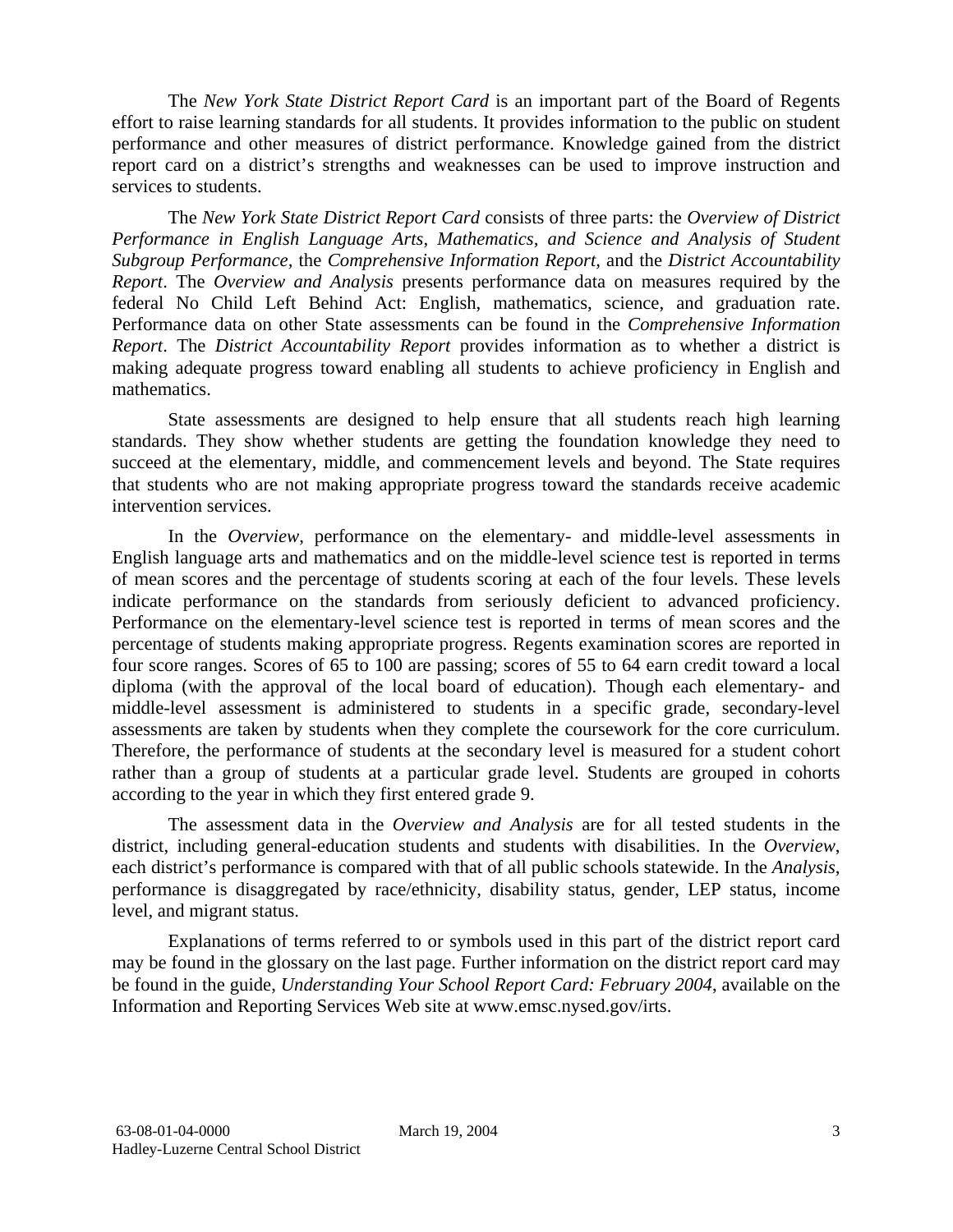# **Overview of District Performance in English Language Arts, Mathematics, and Science**

### **District Profile**

| Superintendent:<br>Irwin H. Sussman |             | Phone: | (518)696-2112             |
|-------------------------------------|-------------|--------|---------------------------|
| ∣ Organization                      | Grade Range |        | <b>Student Enrollment</b> |
| $2002 - 03$                         | <b>NA</b>   |        | 1119                      |

| 2001-02 District-wide Total Expenditure per Pupil      | \$13,872 |
|--------------------------------------------------------|----------|
| 2001-02 NYS Public Schools Total Expenditure per Pupil | \$12.265 |

### **2002–03 Percentage of Core Classes Taught by Highly Qualified Teachers\***

| <b>Number of Core</b><br><b>Classes</b> | <b>Percent Taught</b><br>by Highly<br>Qualified<br><b>Teachers</b> |
|-----------------------------------------|--------------------------------------------------------------------|
| 268                                     | 94%                                                                |
| . .<br>- -                              |                                                                    |

\*For the 2002-03 school year, SED is reporting that teachers of core classes are highly qualified if they are certified to teach those classes. However, No Child Left Behind (NCLB) imposes requirements beyond certification for some teachers to be considered highly qualified. In future years, when New York State uses the NCLB criteria for reporting, certified teachers must fulfill all NCLB requirements to be counted as highly qualified.

### **2002–03 Percentage of Teachers with No Valid Teaching Certificate\***

| Number of<br><b>Teachers</b> | <b>Percent with No</b><br><b>Valid Teaching</b><br><b>Certificate</b> |
|------------------------------|-----------------------------------------------------------------------|
| u7                           | ሰ%                                                                    |

\*This count includes teachers with temporary licenses who do not have a valid permanent, provisional, or transitional teaching certificate.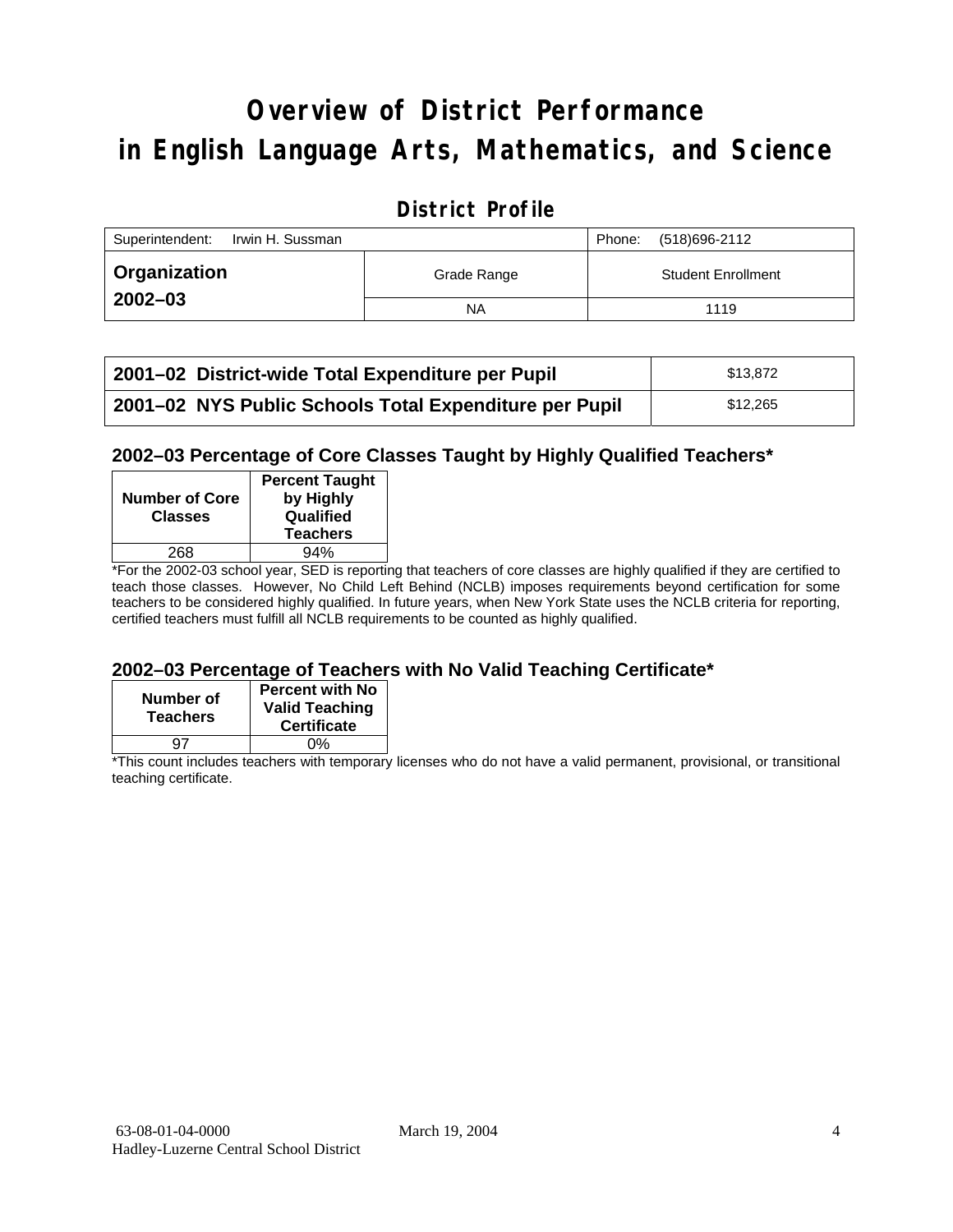English Language Arts



| <b>Counts of Students Tested</b>       |                    |                    |                    |                    |              |                   |
|----------------------------------------|--------------------|--------------------|--------------------|--------------------|--------------|-------------------|
| Performance at<br><b>This District</b> | Level 1<br>455-602 | Level 2<br>603-644 | Level 3<br>645-691 | Level 4<br>692-800 | <b>Total</b> | <b>Mean Score</b> |
| Jan-Feb 2001                           | 10                 | 29                 | 29                 | 12                 | 80           | 649               |
| Jan-Feb 2002                           |                    | 27                 | 43                 |                    | 79           | 646               |
| Feb 2003                               | 9                  | 32                 | 30                 |                    | 78           | 644               |

|         | Elementary-Level English Language Arts Levels — Listening, Reading, and Writing Standards                 |  |  |  |  |  |
|---------|-----------------------------------------------------------------------------------------------------------|--|--|--|--|--|
| Level 4 | These students exceed the standards and are moving toward high performance on the Regents examination.    |  |  |  |  |  |
| Level 3 | These students meet the standards and, with continued steady growth, should pass the Regents examination. |  |  |  |  |  |
| Level 2 | These students <b>need extra help</b> to meet the standards and pass the Regents examination.             |  |  |  |  |  |
| Level 1 | These students have serious academic deficiencies.                                                        |  |  |  |  |  |

**Performance of Limited English Proficient Students Taking the New York State English as a Second Language Achievement Test (NYSESLAT) as the Measure of English Language Arts Achievement**

| Grade 4 | <b>Number</b><br>Tested | Level 1 | Level 2 | Level 3 | Level 4 |
|---------|-------------------------|---------|---------|---------|---------|
| 2003    |                         |         |         |         |         |

**Performance of Students with Severe Disabilities on the New York State Alternate Assessment (NYSAA) in English** 

| <b>Elementary Level</b> | <b>Number</b><br>Tested | AA-Level | AA-Level 2 | AA-Level 3 | AA-Level 4 |
|-------------------------|-------------------------|----------|------------|------------|------------|
| $2002 - 03$             |                         |          |            |            |            |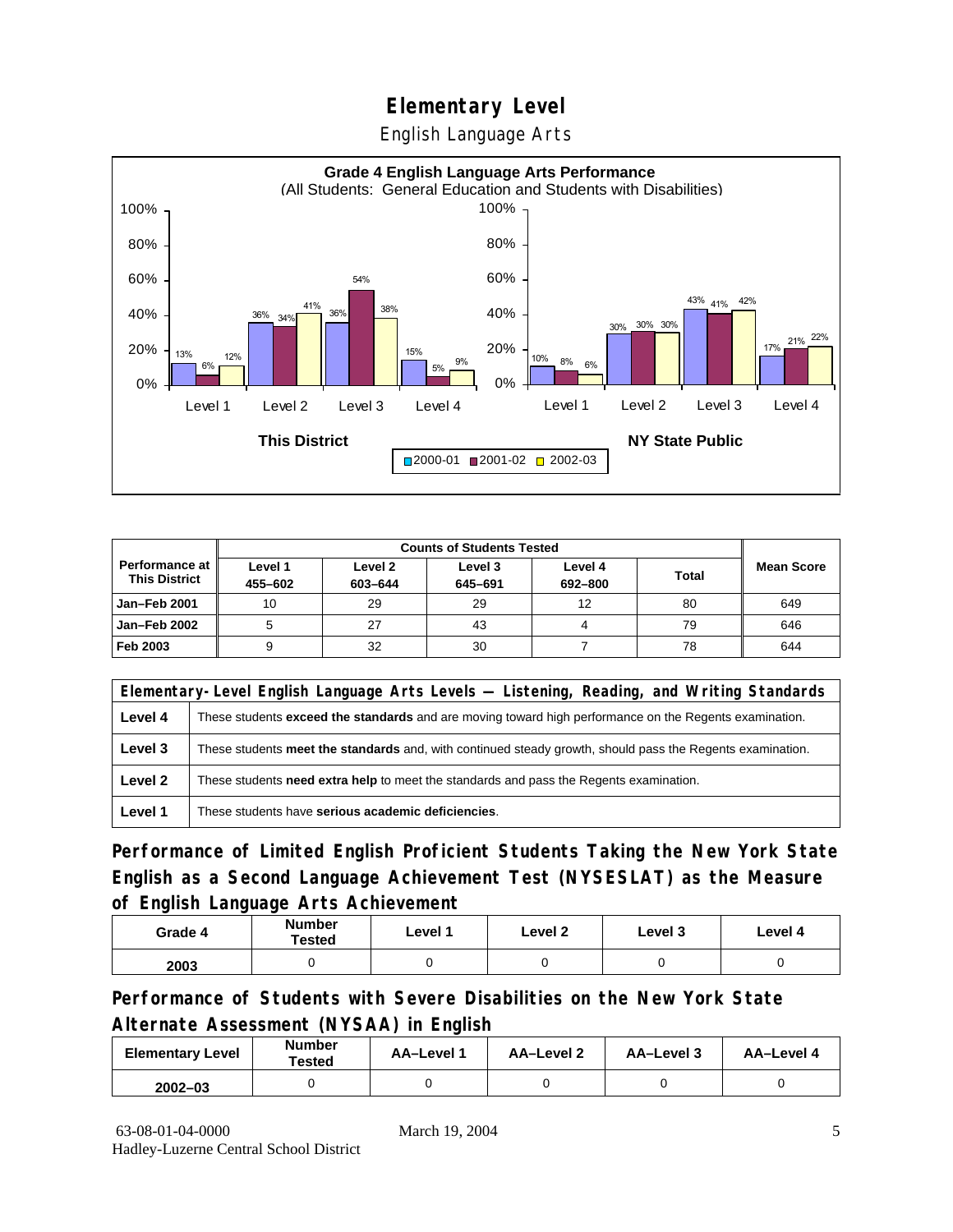### **Mathematics**



| <b>Counts of Students Tested</b>         |                    |                    |                    |                    |              |                   |
|------------------------------------------|--------------------|--------------------|--------------------|--------------------|--------------|-------------------|
| Performance at I<br><b>This District</b> | Level 1<br>448-601 | Level 2<br>602-636 | Level 3<br>637-677 | Level 4<br>678-810 | <b>Total</b> | <b>Mean Score</b> |
| May 2001                                 |                    | 26                 | 36                 | 14                 | 78           | 650               |
| May 2002                                 |                    | 27                 | 44                 | 10                 | 83           | 646               |
| May 2003                                 |                    | 19                 | 48                 |                    | 81           | 643               |

| Elementary-Level Mathematics Levels - |                                                                                                               |  |  |  |
|---------------------------------------|---------------------------------------------------------------------------------------------------------------|--|--|--|
|                                       | Knowledge, Reasoning, and Problem-Solving Standards                                                           |  |  |  |
| Level 4                               | These students <b>exceed the standards</b> and are moving toward high performance on the Regents examination. |  |  |  |
| Level 3                               | These students meet the standards and, with continued steady growth, should pass the Regents examination.     |  |  |  |
| Level 2                               | These students need extra help to meet the standards and pass the Regents examination.                        |  |  |  |
| Level 1                               | These students have serious academic deficiencies.                                                            |  |  |  |

### **Performance of Students with Severe Disabilities on the New York State Alternate Assessment (NYSAA) in Mathematics**

| <b>Elementary Level</b> | <b>Number</b><br>Tested | <b>AA-Level 1</b> | AA-Level 2 | AA-Level 3 | AA-Level 4 |
|-------------------------|-------------------------|-------------------|------------|------------|------------|
| $2002 - 03$             |                         |                   |            |            |            |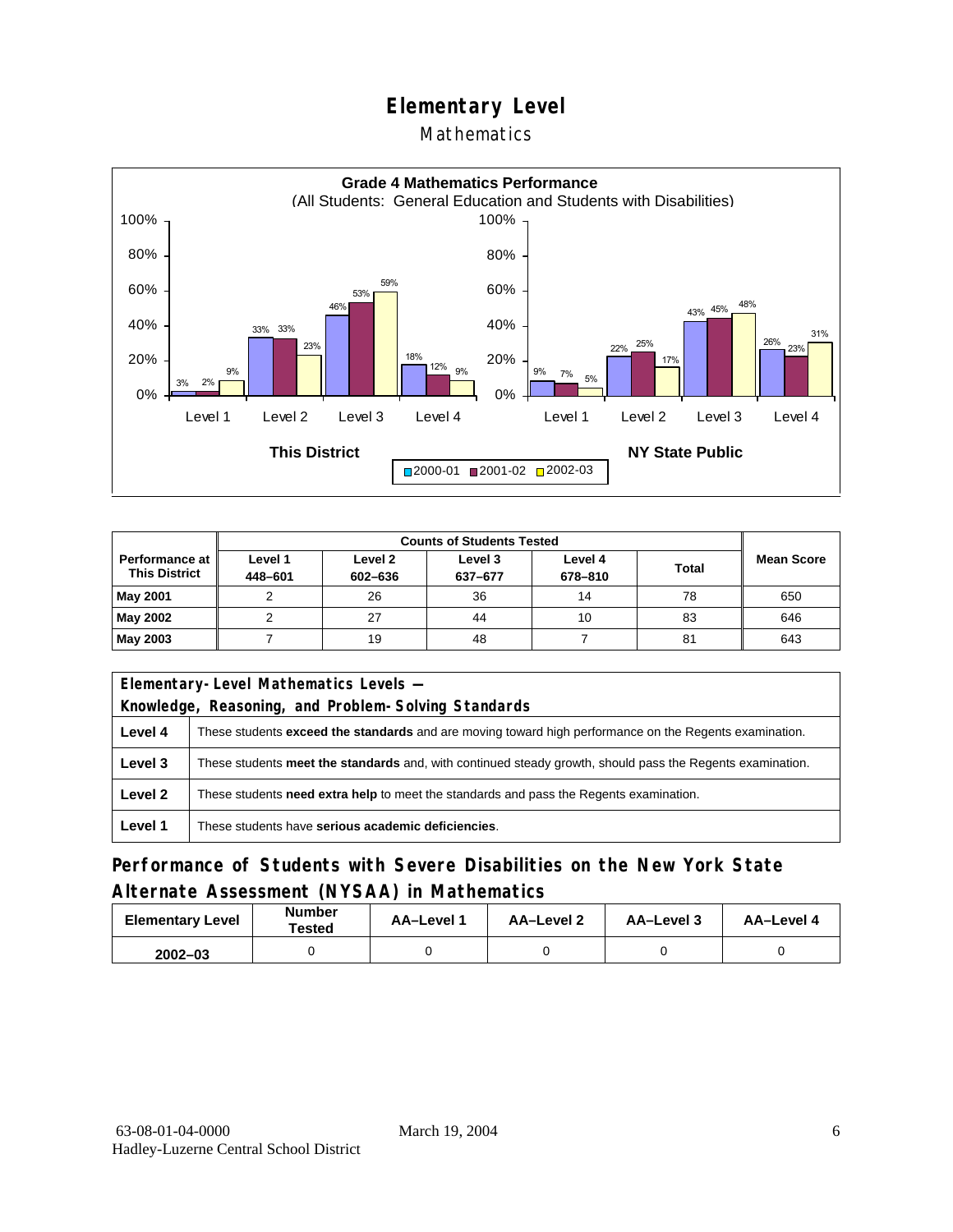Science Multiple-Choice



**All Students** 

|          |    | Number Tested   Number Above SDL   Mean Score |    |
|----------|----|-----------------------------------------------|----|
| May 2001 | 79 | 54                                            | 32 |
| May 2002 | 84 | 5 <sup>1</sup>                                | 31 |
| May 2003 | 81 |                                               | 29 |

| Grade 4 Science - Knowledge, Reasoning, and Problem-Solving Standards |                                                                                                                                                                                                                                          |  |  |  |  |
|-----------------------------------------------------------------------|------------------------------------------------------------------------------------------------------------------------------------------------------------------------------------------------------------------------------------------|--|--|--|--|
| <b>Multiple-Choice</b><br><b>Test Component</b>                       | This component contains 45 multiple-choice questions based upon the New York State Elementary<br>Science Syllabus and referenced to the New York State Learning Standards for Mathematics, Science<br>and Technology (Elementary Level). |  |  |  |  |
| <b>State Designated</b><br>Level (SDL)                                | Students who correctly answer fewer than 30 of the 45 questions of the multiple-choice test component<br>must receive academic intervention services in the following term of instruction.                                               |  |  |  |  |
| <b>Mean Scores</b>                                                    | For the multiple-choice test component, the mean score is the average number of correct answers for<br>students tested. If all tested students answered all questions correctly, this score would be 45.                                 |  |  |  |  |

# **Elementary Level**

#### Science Performance Test

The elementary-level science test is composed of two sections, the multiple-choice section (described above) and the performance test. The performance test is not used to determine the need for academic intervention services or for accountability purposes because not all students are administered the same three tasks.

| <b>All Students</b>                       |    |    |  |  |  |  |  |
|-------------------------------------------|----|----|--|--|--|--|--|
| <b>Number Tested</b><br><b>Mean Score</b> |    |    |  |  |  |  |  |
| May 2001                                  | 79 | 28 |  |  |  |  |  |
| <b>May 2002</b>                           | 84 | 26 |  |  |  |  |  |
| May 2003                                  |    | 26 |  |  |  |  |  |

### **Performance of Students with Severe Disabilities on the New York State Alternate Assessment (NYSAA) in Science**

| <b>Elementary Level</b> | <b>Number</b><br>Tested | AA-Level | AA-Level 2 | AA-Level 3 | AA-Level 4 |
|-------------------------|-------------------------|----------|------------|------------|------------|
| $2002 - 03$             |                         |          |            |            |            |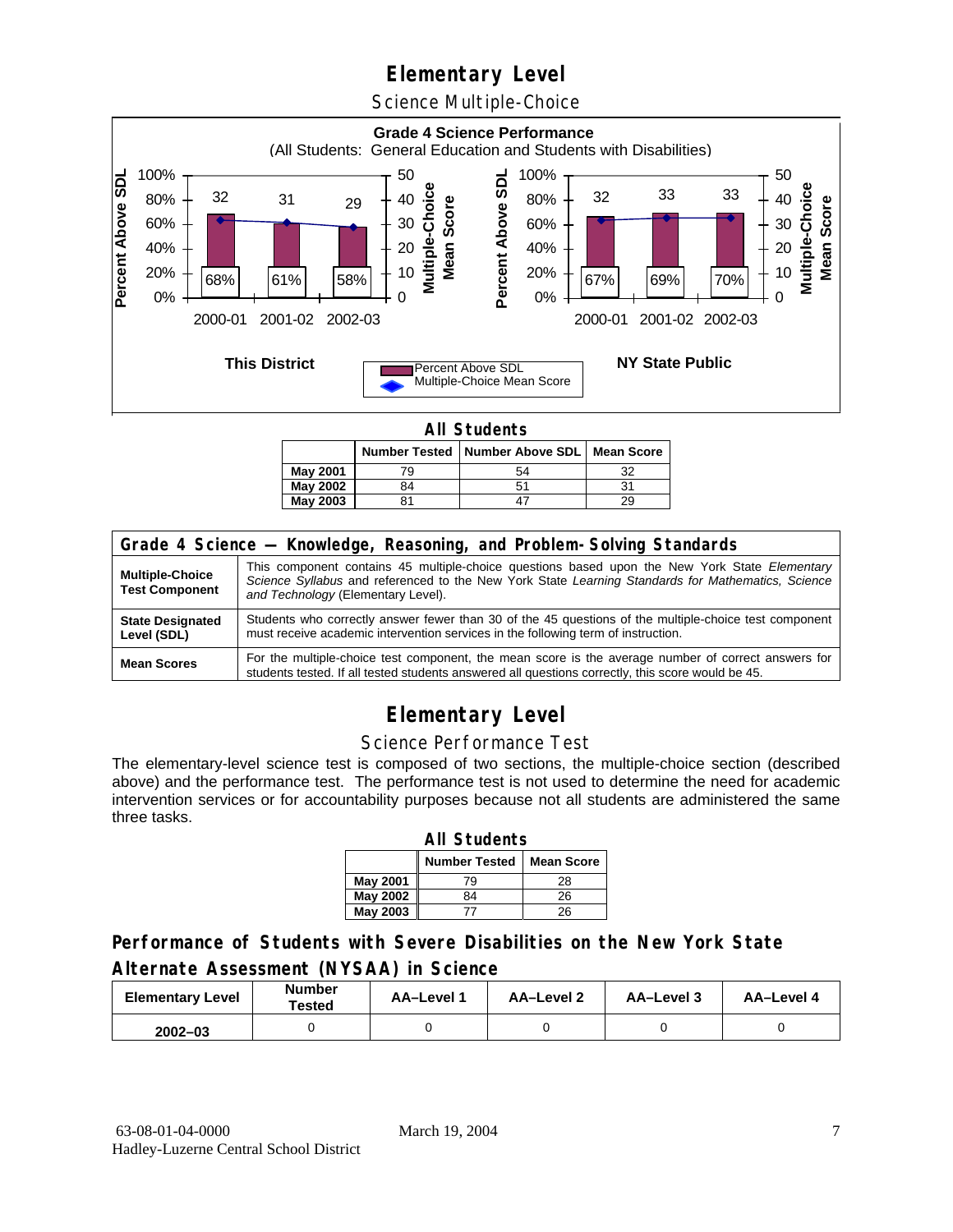English Language Arts



|                                        |                    |                    | <b>Counts of Students Tested</b> |                    |       |                   |
|----------------------------------------|--------------------|--------------------|----------------------------------|--------------------|-------|-------------------|
| Performance at<br><b>This District</b> | Level 1<br>527-661 | Level 2<br>662-700 | Level 3<br>701-738               | Level 4<br>739-830 | Total | <b>Mean Score</b> |
| <b>May 2001</b>                        | 10                 | 57                 | 26                               | 8                  | 101   | 693               |
|                                        | Level 1<br>527-659 | Level 2<br>660-698 | Level 3<br>699-737               | Level 3<br>738-830 | Total |                   |
| <b>March 2002</b>                      |                    | 51                 | 28                               | 10                 | 96    | 695               |
|                                        | Level 1<br>527-657 | Level 2<br>658-696 | Level 3<br>697-736               | Level 4<br>737-830 | Total |                   |
| January 2003                           | 9                  | 67                 | 23                               | 3                  | 102   | 685               |

|         | Middle-Level English Language Arts Levels — Listening, Reading, and Writing Standards                         |  |  |  |  |
|---------|---------------------------------------------------------------------------------------------------------------|--|--|--|--|
| Level 4 | These students <b>exceed the standards</b> and are moving toward high performance on the Regents examination. |  |  |  |  |
| Level 3 | These students meet the standards and, with continued steady growth, should pass the Regents examination.     |  |  |  |  |
| Level 2 | These students need extra help to meet the standards and pass the Regents examination.                        |  |  |  |  |
| Level 1 | These students have serious academic deficiencies.                                                            |  |  |  |  |

**Performance of Limited English Proficient Students Taking the New York State English as a Second Language Achievement Test (NYSESLAT) as the Measure of English Language Arts Achievement**

| Grade 8 | Number<br>Tested | Level 1 | Level 2 | Level 3 | Level 4 |
|---------|------------------|---------|---------|---------|---------|
| 2003    |                  |         |         |         |         |

**Performance of Students with Severe Disabilities on the New York State Alternate Assessment (NYSAA) in English** 

| Grade 8     | <b>Number</b><br>Tested | AA-Level 1 | AA-Level 2 | AA-Level 3 | AA-Level 4 |
|-------------|-------------------------|------------|------------|------------|------------|
| $2002 - 03$ |                         |            |            |            |            |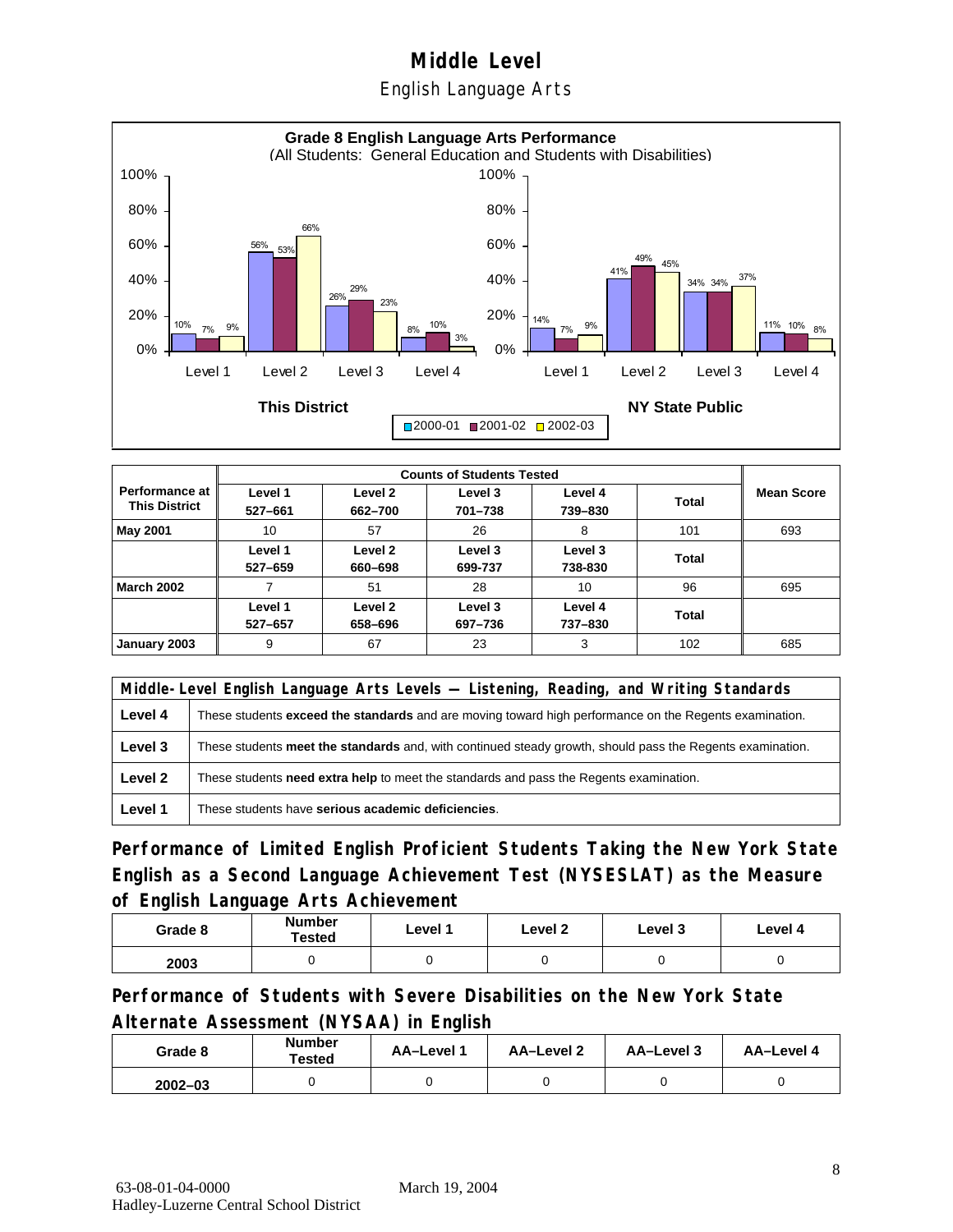### Mathematics



| <b>Performance at</b><br><b>This District</b> | Level 1<br>517-680 | Level 2<br>681-715 | Level 3<br>716-759 | Level 4<br>760-882 | <b>Total</b> | <b>Mean Score</b> |
|-----------------------------------------------|--------------------|--------------------|--------------------|--------------------|--------------|-------------------|
| <b>May 2001</b>                               | 16                 | 49                 | 31                 |                    | 101          | 706               |
| May 2002                                      |                    | 41                 | 43                 |                    | 93           | 709               |
| <b>May 2003</b>                               | 14                 | 47                 | 38                 |                    | 104          | 712               |

|         | Middle-Level Mathematics Levels — Knowledge, Reasoning, and Problem-Solving Standards                         |  |  |  |  |
|---------|---------------------------------------------------------------------------------------------------------------|--|--|--|--|
| Level 4 | These students <b>exceed the standards</b> and are moving toward high performance on the Regents examination. |  |  |  |  |
| Level 3 | These students meet the standards and, with continued steady growth, should pass the Regents examination.     |  |  |  |  |
| Level 2 | These students <b>need extra help</b> to meet the standards and pass the Regents examination.                 |  |  |  |  |
| Level 1 | These students have serious academic deficiencies.                                                            |  |  |  |  |

### **Performance of Students with Severe Disabilities on the New York State Alternate Assessment (NYSAA) in Mathematics**

| <b>Middle Level</b> | <b>Number</b><br>Tested | <b>AA-Level</b> | AA-Level 2 | AA-Level 3 | AA-Level 4 |
|---------------------|-------------------------|-----------------|------------|------------|------------|
| $2002 - 03$         |                         |                 |            |            |            |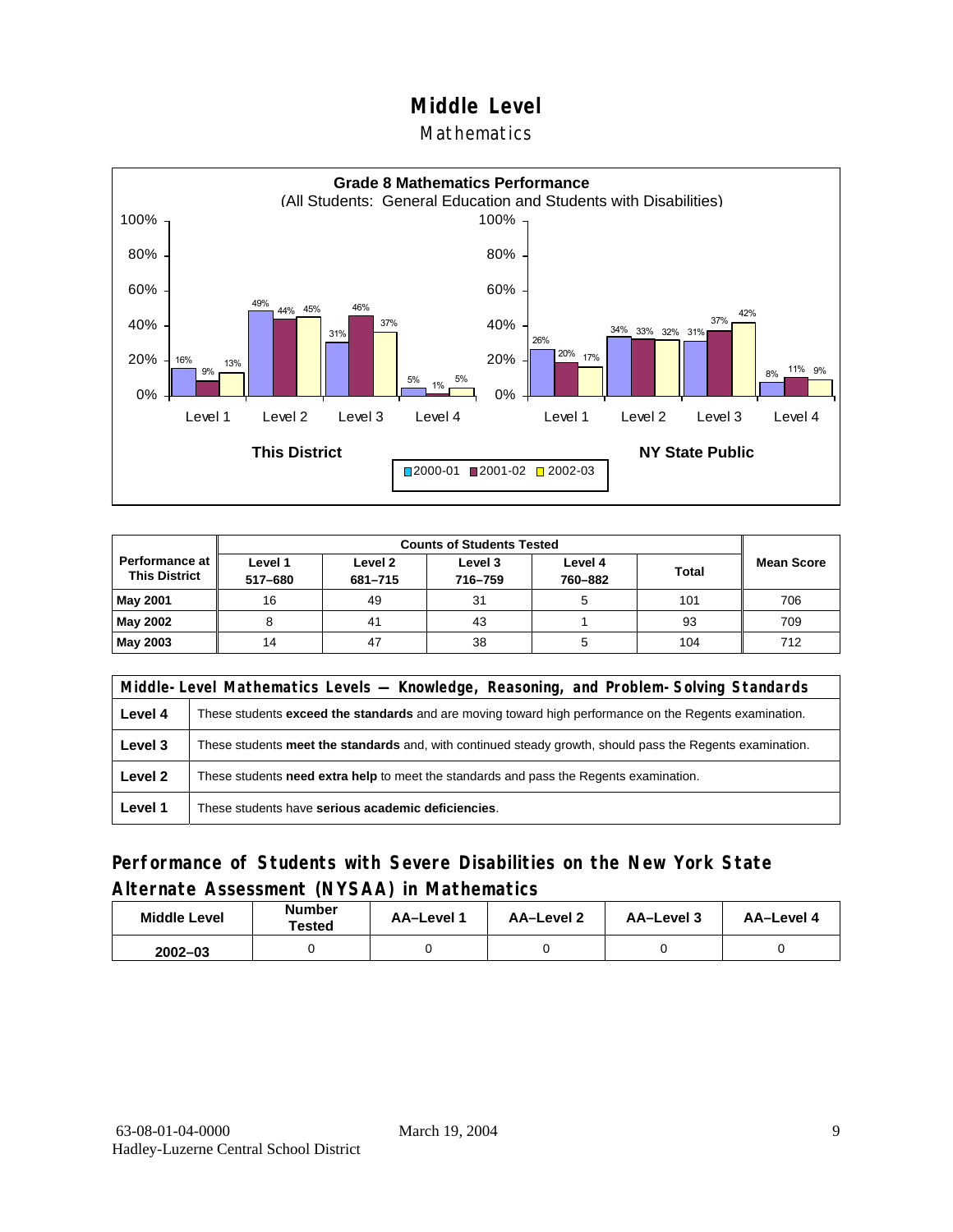#### **Science**



| <b>Performance at This District</b> |                             |         | <b>Mean Score</b> |         |         |       |    |
|-------------------------------------|-----------------------------|---------|-------------------|---------|---------|-------|----|
|                                     |                             | Level 1 | Level 2           | Level 3 | Level 4 | Total |    |
| <b>June 2002</b>                    | <b>Middle-Level Science</b> |         |                   |         |         |       |    |
|                                     | <b>Regents Science</b>      |         |                   |         |         |       |    |
| January/                            | <b>Middle-Level Science</b> |         |                   | 59      | 31      | 98    | 79 |
|                                     | June 2003   Regents Science |         |                   |         |         |       |    |

|         | Middle-Level Science Levels - Knowledge, Reasoning, and Problem-Solving Standards*                                                                                                             |
|---------|------------------------------------------------------------------------------------------------------------------------------------------------------------------------------------------------|
| Level 4 | These students exceed the standards on the middle-level science test and are moving toward high performance<br>on the Regents examinations or score 85-100 on a Regents science examination.   |
| Level 3 | These students meet the standards on the middle-level science test and, with continued steady growth, should<br>pass the Regents examinations or score 65-84 on a Regents science examination. |
| Level 2 | These students need extra help to meet the standards for middle-level science and to pass the Regents<br>examinations or score 55-64 on a Regents science examination.                         |
| Level 1 | These students have serious academic deficiencies as evidenced in the middle-level science test or score 0–54<br>on a Regents science examination.                                             |

\*Students may demonstrate proficiency in middle-level science by scoring at Level 3 or above on the middle-level science test or by scoring 65 or above on a Regents examination in science.

### **Performance of Students with Severe Disabilities on the New York State Alternate Assessment (NYSAA) in Science**

| Middle-Level | Number<br>Tested | <b>AA-Level 1</b> | AA-Level 2 | AA-Level 3 | AA-Level 4 |  |
|--------------|------------------|-------------------|------------|------------|------------|--|
| $2002 - 03$  |                  |                   |            |            |            |  |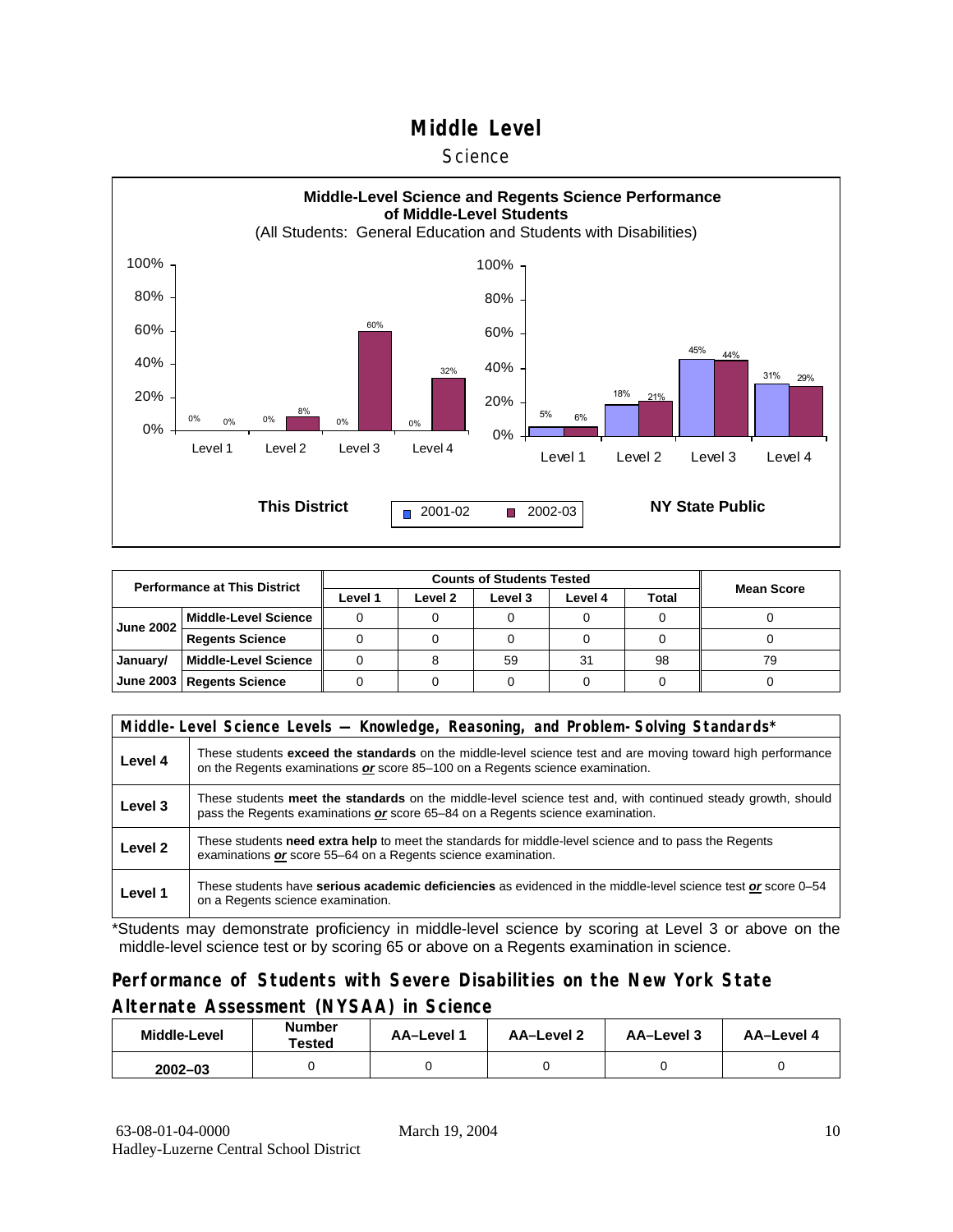## **High School English Achievement after Four Years of Instruction**

 The graph and table below present performance of the 1997, 1998, and 1999 cohort members, four years after entering grade 9, in meeting the graduation assessment requirement in English. A score of 65 or above on the Regents comprehensive examination in English is considered passing. Only the highest score of each student is counted, regardless of how many times the student took the examination. In the graph, students passing approved alternatives to this examination are counted as scoring in the 65 to 84 range. RCT results are not included in the graph. In the first table, the numbers of students who met the graduation requirement by passing an approved alternative are listed separately. The second table shows the competency test performance of students with disabilities eligible for the safety net who did not score 55 or above on a Regents examination or approved alternative. Students who score 55 to 64 on the Regents examination in comprehensive English may be given credit towards a local high school diploma if allowed by the district board of education. The data in these tables and chart show the performance of the cohorts as of June  $30<sup>th</sup>$  of the fourth year after first entering grade 9. Data for the 1999 cohort include all students in cohorts in the district's schools, students continuously enrolled in the district who transferred between schools within the district, and students placed outside the district but who are the reporting responsibility of the district. Data for the 1998 cohort include all students in cohorts in the district's schools.



| English Graduation Requirement Achievement after Four Years of High School* |                                                                                                                                                                                                                                                                           |  |  |    |    |  |  |  |  |  |  |
|-----------------------------------------------------------------------------|---------------------------------------------------------------------------------------------------------------------------------------------------------------------------------------------------------------------------------------------------------------------------|--|--|----|----|--|--|--|--|--|--|
|                                                                             | <b>Cohort Members</b><br><b>Highest Score</b><br><b>Highest Score</b><br><b>Highest Score</b><br><b>Highest Score</b><br>Approved<br>Between 55 and 64<br><b>Alternative Credit</b><br>Between 85 and 100<br>Between 0 and 54<br>Between 65 and 84<br><b>All Students</b> |  |  |    |    |  |  |  |  |  |  |
| 1997 Cohort                                                                 | 73                                                                                                                                                                                                                                                                        |  |  | 44 |    |  |  |  |  |  |  |
| 1998 Cohort                                                                 | 64                                                                                                                                                                                                                                                                        |  |  | 32 | 22 |  |  |  |  |  |  |
| 1999 Cohort                                                                 | 82                                                                                                                                                                                                                                                                        |  |  | 30 | 40 |  |  |  |  |  |  |

\*Assessments used to determine counts in this table include the Regents examination in comprehensive English, the component retest in English, and approved alternatives.

| Performance of Students Who Took the Regents<br><b>Competency Tests in Reading and Writing to Meet the</b><br><b>Graduation Requirement*</b> |   |  |  |  |  |  |  |  |
|----------------------------------------------------------------------------------------------------------------------------------------------|---|--|--|--|--|--|--|--|
| <b>Failed RCT in Reading</b><br><b>Passed the RCTs</b><br>and/or Writing                                                                     |   |  |  |  |  |  |  |  |
| 1997 Cohort                                                                                                                                  |   |  |  |  |  |  |  |  |
| 1998 Cohort                                                                                                                                  | з |  |  |  |  |  |  |  |
| 1999 Cohort                                                                                                                                  |   |  |  |  |  |  |  |  |

\*Includes only students eligible for the safety net who did not score 55 or higher on the Regents examination or an approved alternative.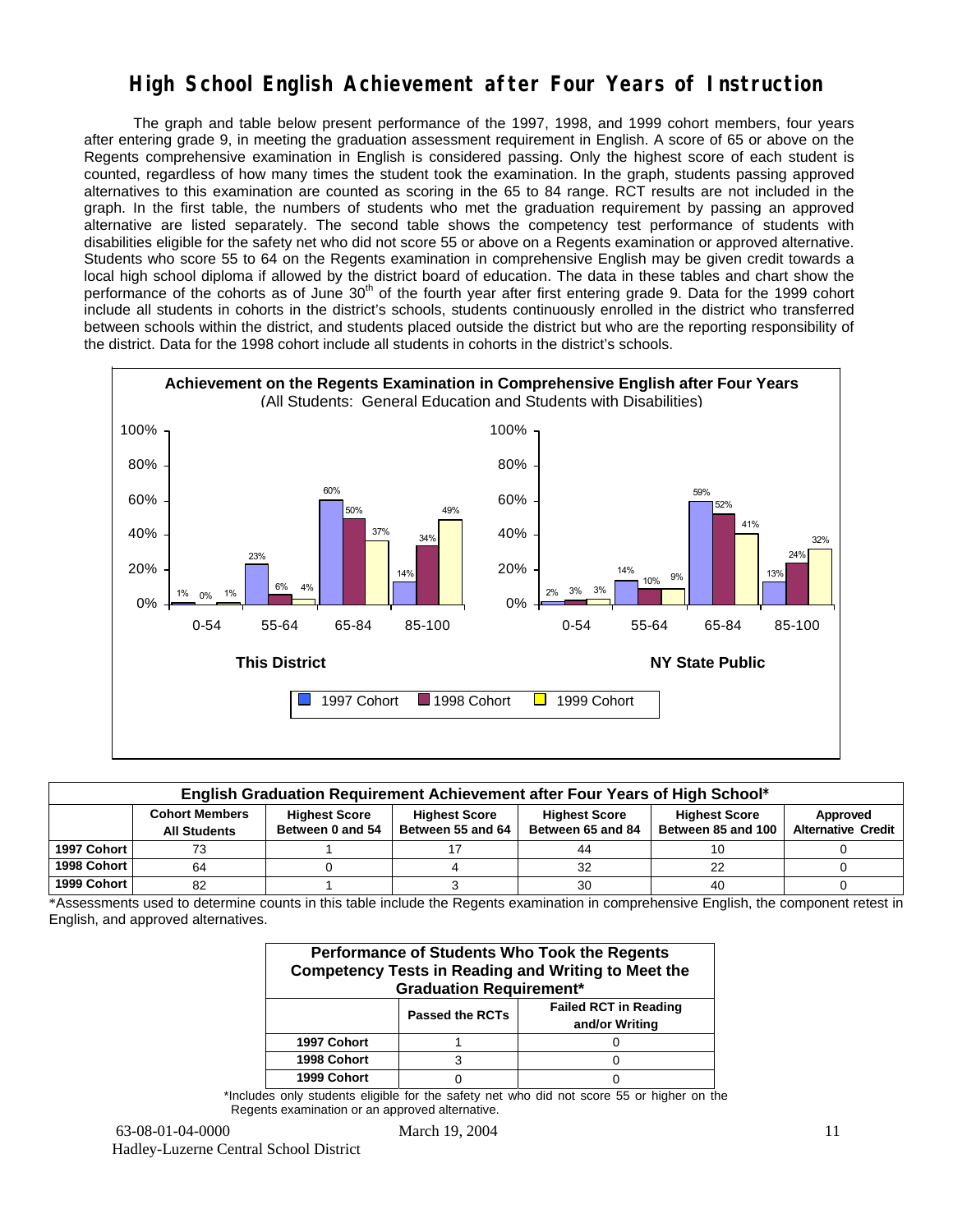## **High School Mathematics Achievement after Four Years of Instruction**

 The graph and table below present performance of the 1997, 1998, and 1999 cohort members, four years after entering grade 9, in meeting the graduation assessment requirement in mathematics. A score of 65 or above on a Regents examination in mathematics is considered passing. Only the highest score of each student is counted, regardless of how many times the student took the examination. In the graph, students passing approved alternatives to these examinations are counted as scoring in the 65 to 84 range. RCT results are not included in the graph. In the first table, the numbers of students who met the graduation requirement by passing an approved alternative are listed separately. The second table shows the competency test performance of students with disabilities eligible for the safety net who did not score 55 or above on a Regents examination or approved alternative. Students who score 55 to 64 on a Regents examination in mathematics may be given credit towards a local high school diploma if allowed by the district board of education. The data in these tables and chart show the performance of the cohorts as of June 30<sup>th</sup> of the fourth year after first entering grade 9. Data for the 1999 cohort include all students in cohorts in the district's schools, students continuously enrolled in the district who transferred between schools within the district, and students placed outside the district but who are the reporting responsibility of the district. Data for the 1998 cohort include all students in cohorts in the district's schools.



| Mathematics Graduation Requirement Achievement after Four Years of High School* |                                                                                                                                   |  |                                    |                   |                    |                           |  |  |  |  |  |
|---------------------------------------------------------------------------------|-----------------------------------------------------------------------------------------------------------------------------------|--|------------------------------------|-------------------|--------------------|---------------------------|--|--|--|--|--|
|                                                                                 | <b>Highest Score</b><br><b>Highest Score</b><br><b>Highest Score</b><br>Approved<br><b>Cohort Members</b><br><b>Highest Score</b> |  |                                    |                   |                    |                           |  |  |  |  |  |
|                                                                                 | <b>All Students</b>                                                                                                               |  | Between 0 and 54 Between 55 and 64 | Between 65 and 84 | Between 85 and 100 | <b>Alternative Credit</b> |  |  |  |  |  |
| 1997 Cohort                                                                     | 73                                                                                                                                |  |                                    | 30                |                    |                           |  |  |  |  |  |
| 1998 Cohort                                                                     | 64                                                                                                                                |  |                                    |                   | 24                 |                           |  |  |  |  |  |
| 1999 Cohort                                                                     | 82                                                                                                                                |  |                                    | 23                | 44                 |                           |  |  |  |  |  |

\*Assessments used to determine counts in this table include a Regents examination in mathematics, the component retest in mathematics, and approved alternatives.

| Performance of Students Who Took the Regents<br><b>Competency Test in Mathematics to Meet the</b><br><b>Graduation Requirement*</b> |  |  |  |  |  |  |  |  |
|-------------------------------------------------------------------------------------------------------------------------------------|--|--|--|--|--|--|--|--|
| <b>Failed at Least</b><br><b>Passed the RCT</b><br>One RCT                                                                          |  |  |  |  |  |  |  |  |
| 1997 Cohort                                                                                                                         |  |  |  |  |  |  |  |  |
| 1998 Cohort                                                                                                                         |  |  |  |  |  |  |  |  |
| 1999 Cohort                                                                                                                         |  |  |  |  |  |  |  |  |

\*Includes only students eligible for the safety net who did not score 55 or higher on the Regents examination or an approved alternative.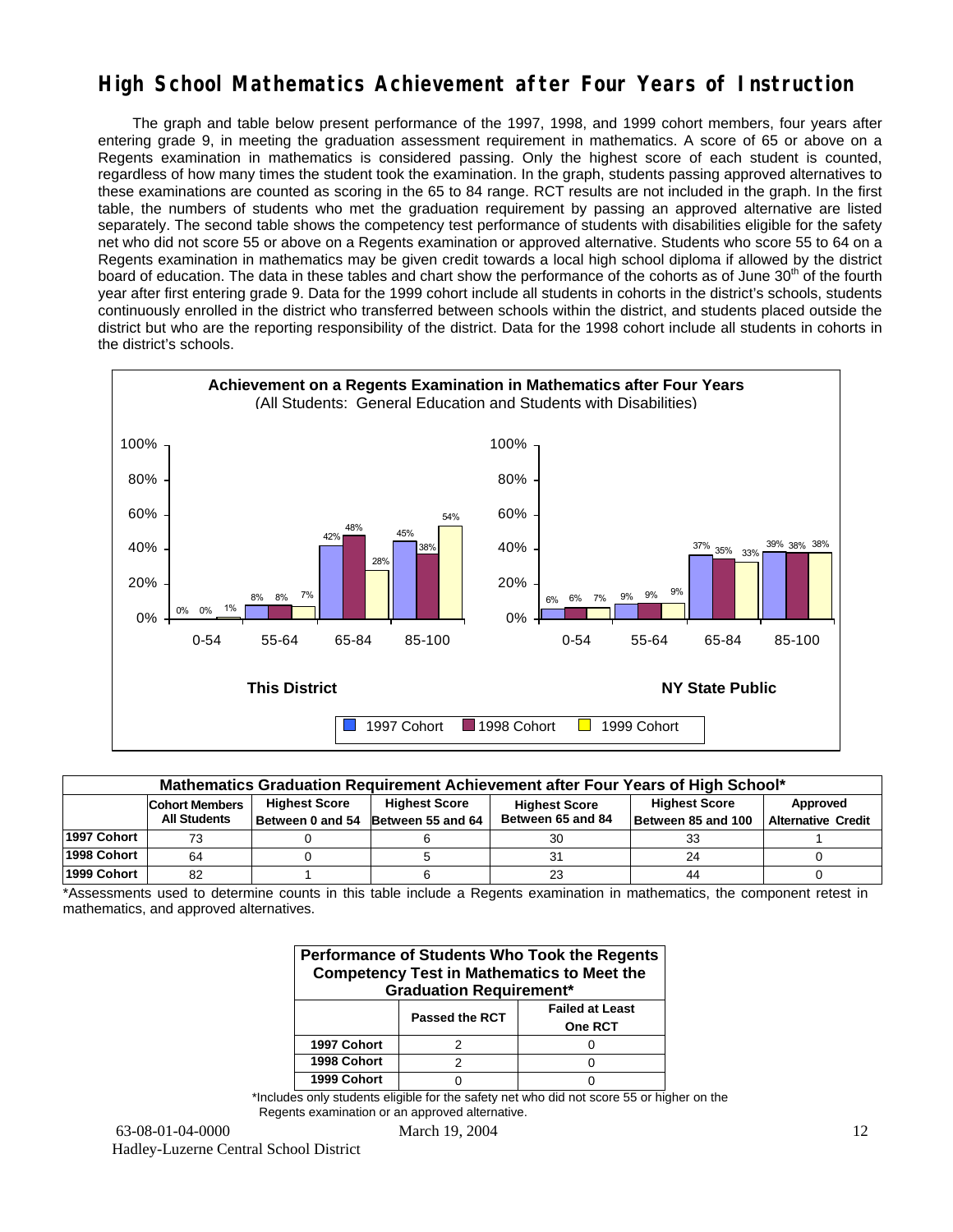# **Cohort Graduation Rates**

 Students were counted as graduates if they earned a local diploma with or without a Regents endorsement by August 31<sup>st</sup> of the fourth year after first entering grade 9. The graduation-rate cohort includes students who transferred to general education development (GED) programs. These students were not counted in the 1998 school accountability cohort for English and mathematics.



| <b>Cohort Graduation Rates</b> |                                  |                                |                                                             |                            |  |  |  |  |  |
|--------------------------------|----------------------------------|--------------------------------|-------------------------------------------------------------|----------------------------|--|--|--|--|--|
|                                | <b>Cohort</b><br>Members*<br>(a) | <b>Transfers to GED</b><br>(b) | <b>Graduation Rate</b><br>Cohort<br><b>Members</b><br>(a+b) | <b>Number</b><br>Graduated |  |  |  |  |  |
| 1998 Cohort                    | 64                               |                                | 64                                                          | 61                         |  |  |  |  |  |

\*Count as of August 31<sup>st</sup> of the fourth year after first entering grade 9.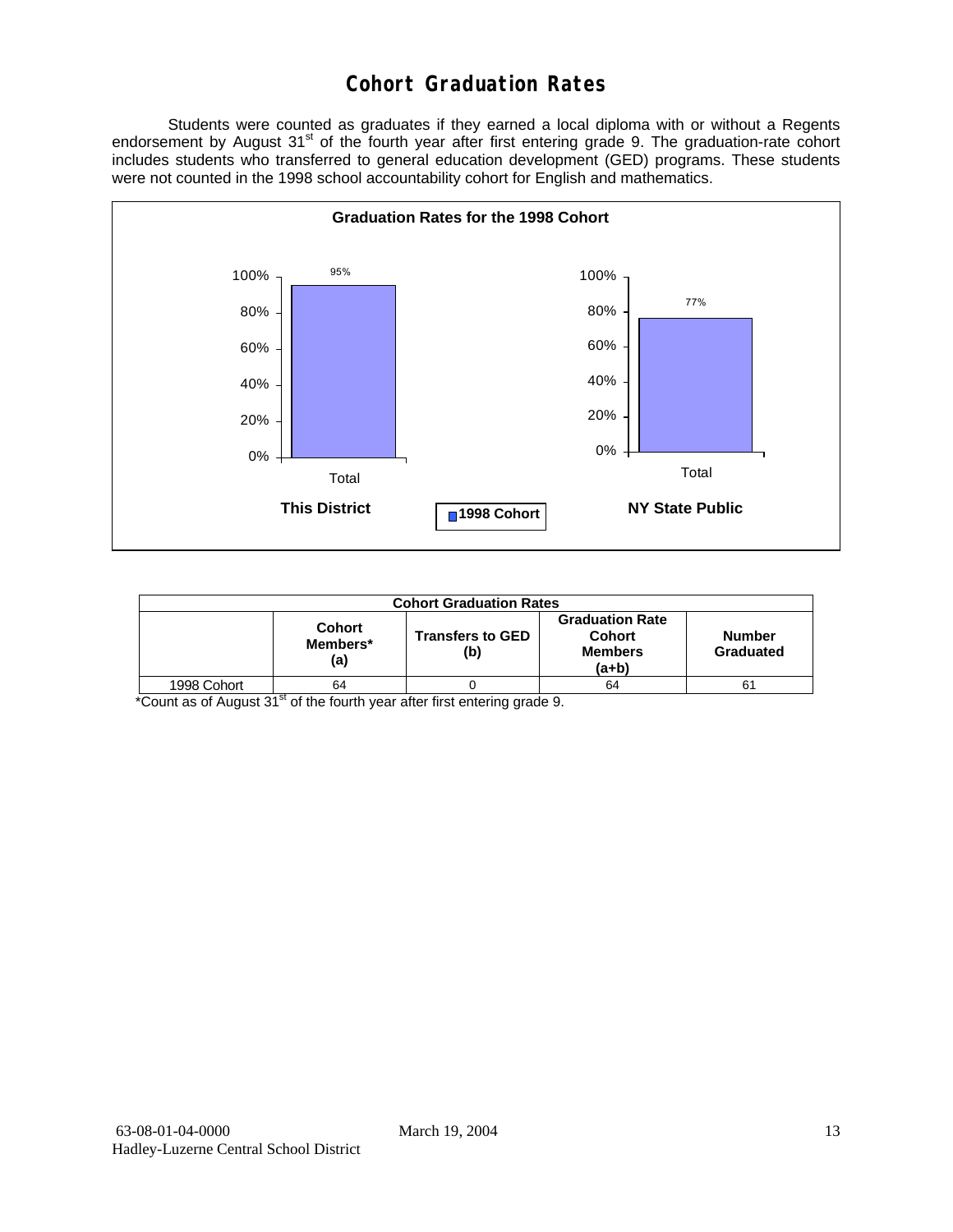# **Analysis of Student Subgroup Performance**

Historically, on State assessments the average performance of Black, Hispanic, and Native American students has been lower than that of White and Asian students. Similarly, students from lowincome families have not performed as well as those from higher income families. A high priority of the Board of Regents is to eliminate these gaps in student performance. In addition, Title I of the federal Elementary and Secondary Education Act includes explicit requirements "to ensure that students served by Title I are given the same opportunity to achieve to high standards and are held to the same high expectations as all students in each State."

This section of the district report card provides performance data for two years by racial/ethnic group, disability status, gender, English proficiency status, income level, and migrant status. The purpose of the student subgroup analyses is to determine if students who perform below the standards in any school tend to fall into particular groups, such as minority students, limited English proficient students, or economically disadvantaged students. If these analyses provide evidence that students in one of the groups achieve at a lower level than other students, the district should examine the reasons for this lower performance and make necessary changes in curriculum, instruction, and student support services to remedy these performance gaps. If your district did not report data for the 2002-03 school year for a subject and grade, a table showing data for subgroups in that subject and grade will not be included in the *Analysis*.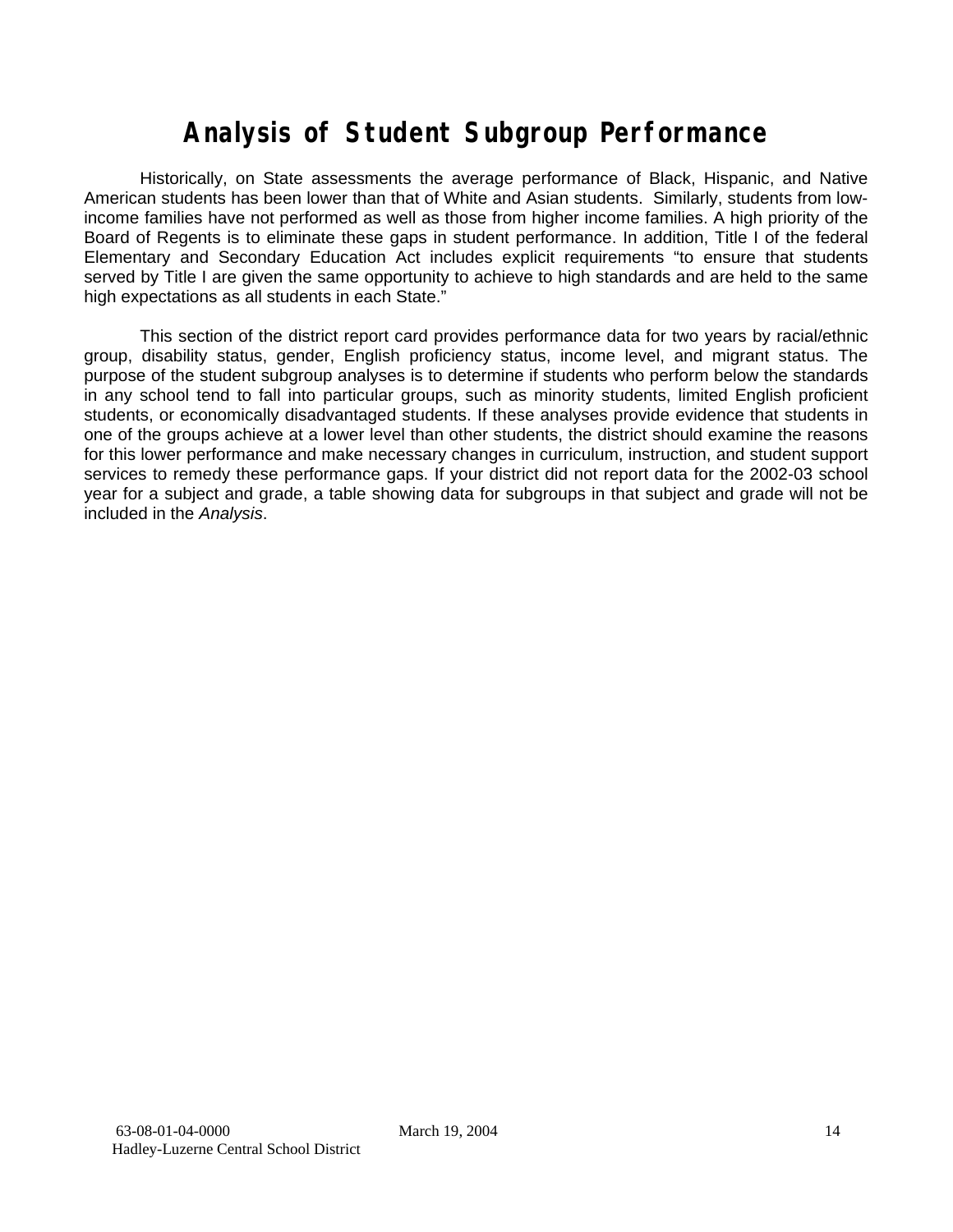English Language Arts

|                                              | $2001 - 02$                                                                        |         |         |               | 2002-03                                                           |         |         |     |
|----------------------------------------------|------------------------------------------------------------------------------------|---------|---------|---------------|-------------------------------------------------------------------|---------|---------|-----|
| <b>Student Subgroup</b>                      | <b>Percentages of Tested</b><br><b>Students Scoring at Levels</b><br><b>Tested</b> |         |         | <b>Tested</b> | <b>Percentages of Tested</b><br><b>Students Scoring at Levels</b> |         |         |     |
|                                              |                                                                                    | $2 - 4$ | $3 - 4$ | 4             |                                                                   | $2 - 4$ | $3 - 4$ | 4   |
| <b>Results by Race/Ethnicity</b>             |                                                                                    |         |         |               |                                                                   |         |         |     |
| American Indian/Alaskan Native               | $\mathbf{0}$                                                                       | 0%      | 0%      | 0%            | $\Omega$                                                          | 0%      | 0%      | 0%  |
| <b>Black</b>                                 | $\mathbf 0$                                                                        | 0%      | 0%      | 0%            | 0                                                                 | 0%      | 0%      | 0%  |
| Hispanic                                     | $\mathbf 0$                                                                        | 0%      | 0%      | 0%            | 0                                                                 | 0%      | 0%      | 0%  |
| Asian or Pacific Islander                    | $\overline{2}$                                                                     | s       | s       | s             | 0                                                                 | 0%      | 0%      | 0%  |
| White                                        | 77                                                                                 | s       | s       | s             | 78                                                                | 88%     | 47%     | 9%  |
| Total                                        | 79                                                                                 | 94%     | 59%     | 5%            | 78                                                                | 88%     | 47%     | 9%  |
| Small Group Totals (s)                       | 79                                                                                 | 94%     | 59%     | 5%            | $\Omega$                                                          | 0%      | 0%      | 0%  |
| <b>Results by Disability Status</b>          |                                                                                    |         |         |               |                                                                   |         |         |     |
| General-education students                   | 71                                                                                 | 94%     | 63%     | 6%            | 64                                                                | 95%     | 56%     | 11% |
| Students with disabilities                   | 8                                                                                  | 88%     | 25%     | 0%            | 14                                                                | 57%     | 7%      | 0%  |
| Total                                        | 79                                                                                 | 94%     | 59%     | 5%            | 78                                                                | 88%     | 47%     | 9%  |
| <b>Results by Gender</b>                     |                                                                                    |         |         |               |                                                                   |         |         |     |
| Female                                       | 37                                                                                 | 92%     | 62%     | 8%            | 45                                                                | 89%     | 53%     | 11% |
| Male                                         | 42                                                                                 | 95%     | 57%     | 2%            | 33                                                                | 88%     | 39%     | 6%  |
| Total                                        | 79                                                                                 | 94%     | 59%     | 5%            | 78                                                                | 88%     | 47%     | 9%  |
| <b>Results by English Proficiency Status</b> |                                                                                    |         |         |               |                                                                   |         |         |     |
| English proficient                           | 79                                                                                 | 94%     | 59%     | 5%            | 78                                                                | 88%     | 47%     | 9%  |
| Limited English proficient                   | $\mathbf 0$                                                                        | 0%      | 0%      | 0%            | $\overline{0}$                                                    | 0%      | 0%      | 0%  |
| Total                                        | 79                                                                                 | 94%     | 59%     | 5%            | 78                                                                | 88%     | 47%     | 9%  |
| <b>Results by Income Level</b>               |                                                                                    |         |         |               |                                                                   |         |         |     |
| Economically disadvantaged                   | 29                                                                                 | 93%     | 52%     | 0%            | 25                                                                | 84%     | 32%     | 8%  |
| Not disadvantaged                            | 50                                                                                 | 94%     | 64%     | 8%            | 53                                                                | 91%     | 55%     | 9%  |
| Total                                        | 79                                                                                 | 94%     | 59%     | 5%            | 78                                                                | 88%     | 47%     | 9%  |
| <b>Results by Migrant Status</b>             |                                                                                    |         |         |               |                                                                   |         |         |     |
| Migrant family                               | $\mathbf 0$                                                                        | 0%      | 0%      | 0%            | 0                                                                 | 0%      | 0%      | 0%  |
| Not migrant family                           | 79                                                                                 | 94%     | 59%     | 5%            | 78                                                                | 88%     | 47%     | 9%  |
| Total                                        | 79                                                                                 | 94%     | 59%     | 5%            | 78                                                                | 88%     | 47%     | 9%  |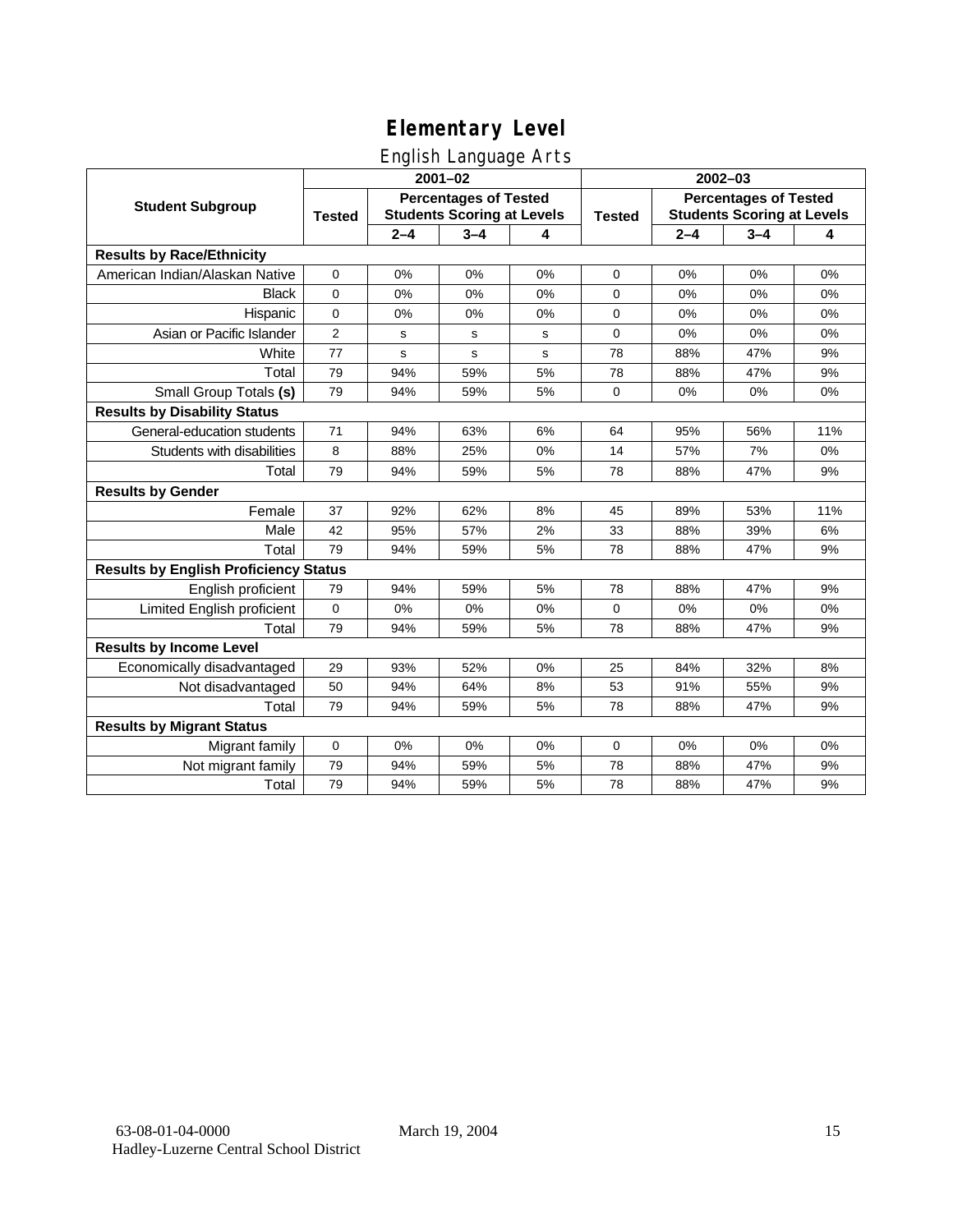### Mathematics

|                                              | $2001 - 02$                                                                        |         |         |               | $2002 - 03$                                                       |         |         |           |
|----------------------------------------------|------------------------------------------------------------------------------------|---------|---------|---------------|-------------------------------------------------------------------|---------|---------|-----------|
| <b>Student Subgroup</b>                      | <b>Percentages of Tested</b><br><b>Students Scoring at Levels</b><br><b>Tested</b> |         |         | <b>Tested</b> | <b>Percentages of Tested</b><br><b>Students Scoring at Levels</b> |         |         |           |
|                                              |                                                                                    | $2 - 4$ | $3 - 4$ | 4             |                                                                   | $2 - 4$ | $3 - 4$ | 4         |
| <b>Results by Race/Ethnicity</b>             |                                                                                    |         |         |               |                                                                   |         |         |           |
| American Indian/Alaskan Native               | $\mathbf{0}$                                                                       | 0%      | 0%      | 0%            | $\Omega$                                                          | 0%      | 0%      | 0%        |
| <b>Black</b>                                 | $\Omega$                                                                           | 0%      | 0%      | 0%            | $\Omega$                                                          | 0%      | 0%      | 0%        |
| Hispanic                                     | 0                                                                                  | 0%      | 0%      | 0%            | 1                                                                 | s       | s       | s         |
| Asian or Pacific Islander                    | $\overline{2}$                                                                     | s       | s       | s             | $\mathbf 0$                                                       | 0%      | 0%      | 0%        |
| White                                        | 81                                                                                 | s       | s       | s             | 80                                                                | s       | s       | ${\tt s}$ |
| Total                                        | 83                                                                                 | 98%     | 65%     | 12%           | 81                                                                | 91%     | 68%     | 9%        |
| Small Group Totals (s)                       | 83                                                                                 | 98%     | 65%     | 12%           | 81                                                                | 91%     | 68%     | 9%        |
| <b>Results by Disability Status</b>          |                                                                                    |         |         |               |                                                                   |         |         |           |
| General-education students                   | 75                                                                                 | 100%    | 69%     | 13%           | 66                                                                | 97%     | 76%     | 11%       |
| Students with disabilities                   | 8                                                                                  | 75%     | 25%     | 0%            | 15                                                                | 67%     | 33%     | 0%        |
| Total                                        | 83                                                                                 | 98%     | 65%     | 12%           | 81                                                                | 91%     | 68%     | 9%        |
| <b>Results by Gender</b>                     |                                                                                    |         |         |               |                                                                   |         |         |           |
| Female                                       | 39                                                                                 | 100%    | 64%     | 13%           | 47                                                                | 94%     | 72%     | 9%        |
| Male                                         | 44                                                                                 | 95%     | 66%     | 11%           | 34                                                                | 88%     | 62%     | 9%        |
| Total                                        | 83                                                                                 | 98%     | 65%     | 12%           | 81                                                                | 91%     | 68%     | 9%        |
| <b>Results by English Proficiency Status</b> |                                                                                    |         |         |               |                                                                   |         |         |           |
| English proficient                           | 83                                                                                 | 98%     | 65%     | 12%           | 81                                                                | 91%     | 68%     | 9%        |
| Limited English proficient                   | 0                                                                                  | 0%      | 0%      | 0%            | $\mathbf 0$                                                       | 0%      | 0%      | 0%        |
| Total                                        | 83                                                                                 | 98%     | 65%     | 12%           | 81                                                                | 91%     | 68%     | 9%        |
| <b>Results by Income Level</b>               |                                                                                    |         |         |               |                                                                   |         |         |           |
| Economically disadvantaged                   | 30                                                                                 | 93%     | 60%     | 7%            | 27                                                                | 89%     | 59%     | 11%       |
| Not disadvantaged                            | 53                                                                                 | 100%    | 68%     | 15%           | 54                                                                | 93%     | 72%     | 7%        |
| Total                                        | 83                                                                                 | 98%     | 65%     | 12%           | 81                                                                | 91%     | 68%     | 9%        |
| <b>Results by Migrant Status</b>             |                                                                                    |         |         |               |                                                                   |         |         |           |
| Migrant family                               | 0                                                                                  | 0%      | 0%      | 0%            | 0                                                                 | 0%      | 0%      | 0%        |
| Not migrant family                           | 83                                                                                 | 98%     | 65%     | 12%           | 81                                                                | 91%     | 68%     | 9%        |
| Total                                        | 83                                                                                 | 98%     | 65%     | 12%           | 81                                                                | 91%     | 68%     | 9%        |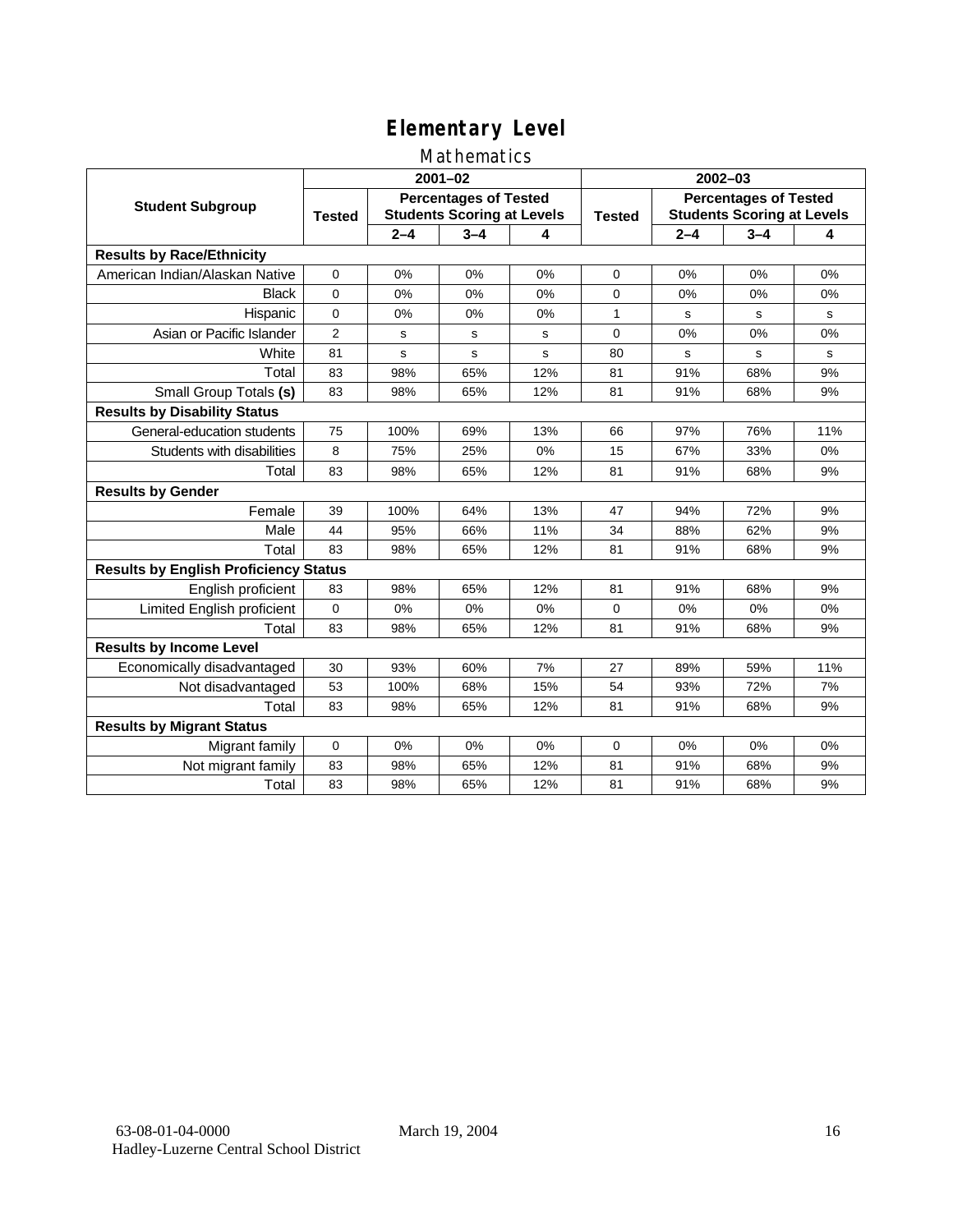### Science Multiple-Choice

|                                              | $2001 - 02$    |                                                                                       | 2002-03       |                                                                                              |  |  |
|----------------------------------------------|----------------|---------------------------------------------------------------------------------------|---------------|----------------------------------------------------------------------------------------------|--|--|
| <b>Student Subgroup</b>                      | <b>Tested</b>  | Percentages of<br><b>Tested</b><br><b>Students</b><br><b>Scoring above</b><br>the SDL | <b>Tested</b> | <b>Percentages of</b><br><b>Tested</b><br><b>Students</b><br><b>Scoring above</b><br>the SDL |  |  |
| <b>Results by Race/Ethnicity</b>             |                |                                                                                       |               |                                                                                              |  |  |
| American Indian/Alaskan Native               | 0              | 0%                                                                                    | 0             | 0%                                                                                           |  |  |
| <b>Black</b>                                 | $\mathbf 0$    | 0%                                                                                    | 0             | 0%                                                                                           |  |  |
| Hispanic                                     | 0              | 0%                                                                                    | 1             | s                                                                                            |  |  |
| Asian or Pacific Islander                    | $\overline{2}$ | s                                                                                     | 0             | 0%                                                                                           |  |  |
| White                                        | 82             | s                                                                                     | 80            | s                                                                                            |  |  |
| Total                                        | 84             | 61%                                                                                   | 81            | 58%                                                                                          |  |  |
| Small Group Totals (s)                       | 84             | 61%                                                                                   | 81            | 58%                                                                                          |  |  |
| <b>Results by Disability Status</b>          |                |                                                                                       |               |                                                                                              |  |  |
| General-education students                   | 76             | 63%                                                                                   | 66            | 67%                                                                                          |  |  |
| Students with disabilities                   | 8              | 38%                                                                                   | 15            | 20%                                                                                          |  |  |
| Total                                        | 84             | 61%                                                                                   | 81            | 58%                                                                                          |  |  |
| <b>Results by Gender</b>                     |                |                                                                                       |               |                                                                                              |  |  |
| Female                                       | 40             | 55%                                                                                   | 47            | 57%                                                                                          |  |  |
| Male                                         | 44             | 66%                                                                                   | 34            | 59%                                                                                          |  |  |
| Total                                        | 84             | 61%                                                                                   | 81            | 58%                                                                                          |  |  |
| <b>Results by English Proficiency Status</b> |                |                                                                                       |               |                                                                                              |  |  |
| English proficient                           | 84             | 61%                                                                                   | 81            | 58%                                                                                          |  |  |
| Limited English proficient                   | $\Omega$       | 0%                                                                                    | $\Omega$      | 0%                                                                                           |  |  |
| Total                                        | 84             | 61%                                                                                   | 81            | 58%                                                                                          |  |  |
| <b>Results by Income Level</b>               |                |                                                                                       |               |                                                                                              |  |  |
| Economically disadvantaged                   | 30             | 47%                                                                                   | 27            | 41%                                                                                          |  |  |
| Not disadvantaged                            | 54             | 69%                                                                                   | 54            | 67%                                                                                          |  |  |
| Total                                        | 84             | 61%                                                                                   | 81            | 58%                                                                                          |  |  |
| <b>Results by Migrant Status</b>             |                |                                                                                       |               |                                                                                              |  |  |
| Migrant family                               | $\Omega$       | 0%                                                                                    | 0             | 0%                                                                                           |  |  |
| Not migrant family                           | 84             | 61%                                                                                   | 81            | 58%                                                                                          |  |  |
| Total                                        | 84             | 61%                                                                                   | 81            | 58%                                                                                          |  |  |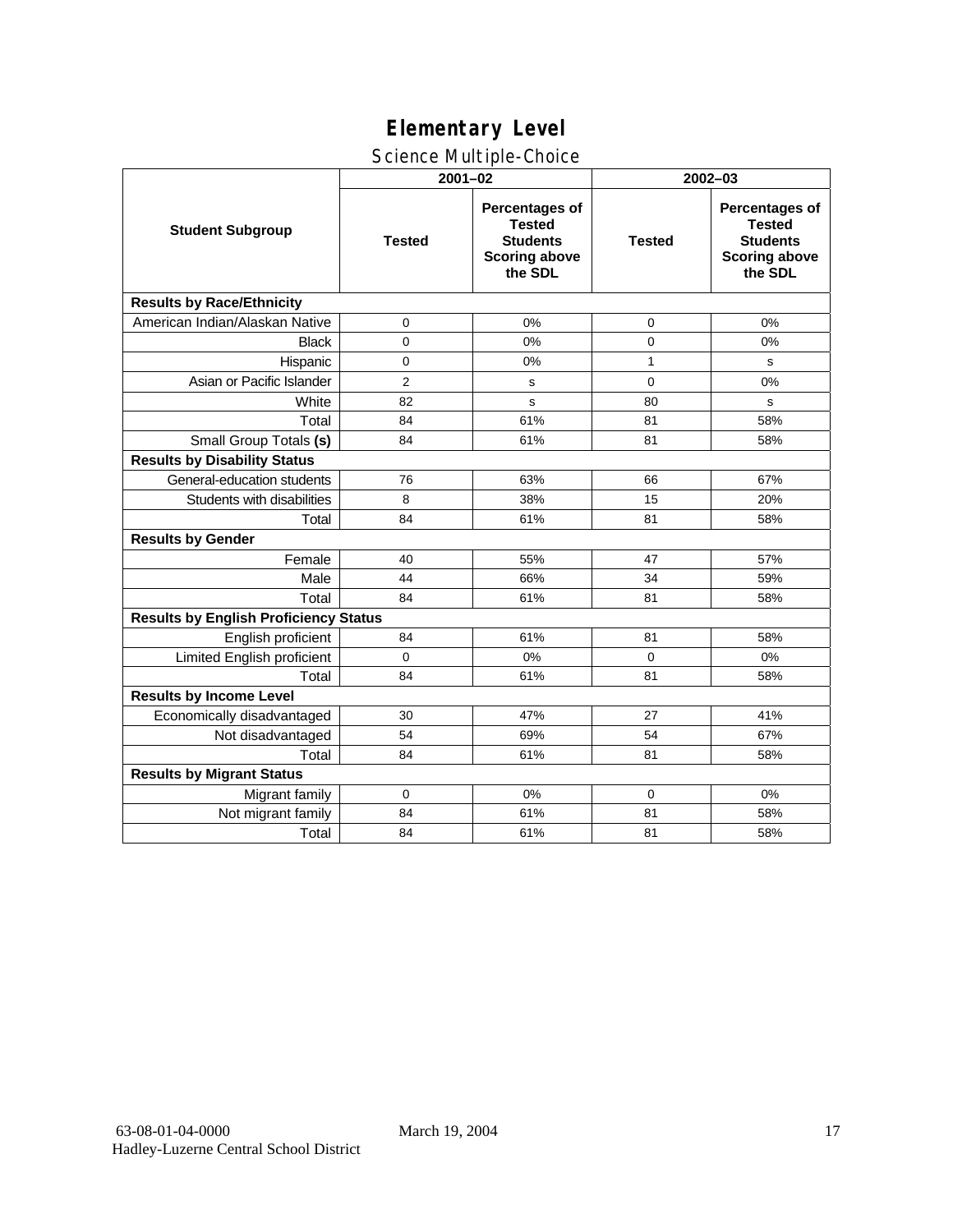## English Language Arts

|                                              | ັ<br>$2001 - 02$                                                                   |             |             |               | 2002-03                                                           |             |         |    |
|----------------------------------------------|------------------------------------------------------------------------------------|-------------|-------------|---------------|-------------------------------------------------------------------|-------------|---------|----|
| <b>Student Subgroup</b>                      | <b>Percentages of Tested</b><br><b>Students Scoring at Levels</b><br><b>Tested</b> |             |             | <b>Tested</b> | <b>Percentages of Tested</b><br><b>Students Scoring at Levels</b> |             |         |    |
|                                              |                                                                                    | $2 - 4$     | $3 - 4$     | 4             |                                                                   | $2 - 4$     | $3 - 4$ | 4  |
| <b>Results by Race/Ethnicity</b>             |                                                                                    |             |             |               |                                                                   |             |         |    |
| American Indian/Alaskan Native               | $\mathbf 0$                                                                        | 0%          | 0%          | 0%            | 0                                                                 | 0%          | 0%      | 0% |
| <b>Black</b>                                 | $\mathbf 0$                                                                        | 0%          | 0%          | 0%            | 1                                                                 | s           | s       | s  |
| Hispanic                                     | 1                                                                                  | s           | s           | s             | 1                                                                 | s           | s       | s  |
| Asian or Pacific Islander                    | $\mathbf 0$                                                                        | 0%          | 0%          | 0%            | $\mathbf 0$                                                       | 0%          | 0%      | 0% |
| White                                        | 95                                                                                 | $\mathbf s$ | $\mathbf s$ | s             | 100                                                               | $\mathbf s$ | s       | s  |
| Total                                        | 96                                                                                 | 93%         | 40%         | 10%           | 102                                                               | 91%         | 25%     | 3% |
| Small Group Totals (s)                       | 96                                                                                 | 93%         | 40%         | 10%           | 102                                                               | 91%         | 25%     | 3% |
| <b>Results by Disability Status</b>          |                                                                                    |             |             |               |                                                                   |             |         |    |
| General-education students                   | 83                                                                                 | 94%         | 40%         | 12%           | 81                                                                | 98%         | 31%     | 4% |
| Students with disabilities                   | 13                                                                                 | 85%         | 38%         | 0%            | 21                                                                | 67%         | 5%      | 0% |
| Total                                        | 96                                                                                 | 93%         | 40%         | 10%           | 102                                                               | 91%         | 25%     | 3% |
| <b>Results by Gender</b>                     |                                                                                    |             |             |               |                                                                   |             |         |    |
| Female                                       | 46                                                                                 | 91%         | 43%         | 11%           | 47                                                                | 89%         | 30%     | 4% |
| Male                                         | 50                                                                                 | 94%         | 36%         | 10%           | 55                                                                | 93%         | 22%     | 2% |
| Total                                        | 96                                                                                 | 93%         | 40%         | 10%           | 102                                                               | 91%         | 25%     | 3% |
| <b>Results by English Proficiency Status</b> |                                                                                    |             |             |               |                                                                   |             |         |    |
| English proficient                           | 96                                                                                 | 93%         | 40%         | 10%           | 102                                                               | 91%         | 25%     | 3% |
| Limited English proficient                   | $\mathbf 0$                                                                        | 0%          | 0%          | 0%            | 0                                                                 | 0%          | 0%      | 0% |
| Total                                        | 96                                                                                 | 93%         | 40%         | 10%           | 102                                                               | 91%         | 25%     | 3% |
| <b>Results by Income Level</b>               |                                                                                    |             |             |               |                                                                   |             |         |    |
| Economically disadvantaged                   | 29                                                                                 | 79%         | 21%         | 0%            | 24                                                                | 92%         | 21%     | 0% |
| Not disadvantaged                            | 67                                                                                 | 99%         | 48%         | 15%           | 78                                                                | 91%         | 27%     | 4% |
| Total                                        | 96                                                                                 | 93%         | 40%         | 10%           | 102                                                               | 91%         | 25%     | 3% |
| <b>Results by Migrant Status</b>             |                                                                                    |             |             |               |                                                                   |             |         |    |
| Migrant family                               | $\mathbf 0$                                                                        | 0%          | 0%          | 0%            | 0                                                                 | 0%          | 0%      | 0% |
| Not migrant family                           | 96                                                                                 | 93%         | 40%         | 10%           | 102                                                               | 91%         | 25%     | 3% |
| Total                                        | 96                                                                                 | 93%         | 40%         | 10%           | 102                                                               | 91%         | 25%     | 3% |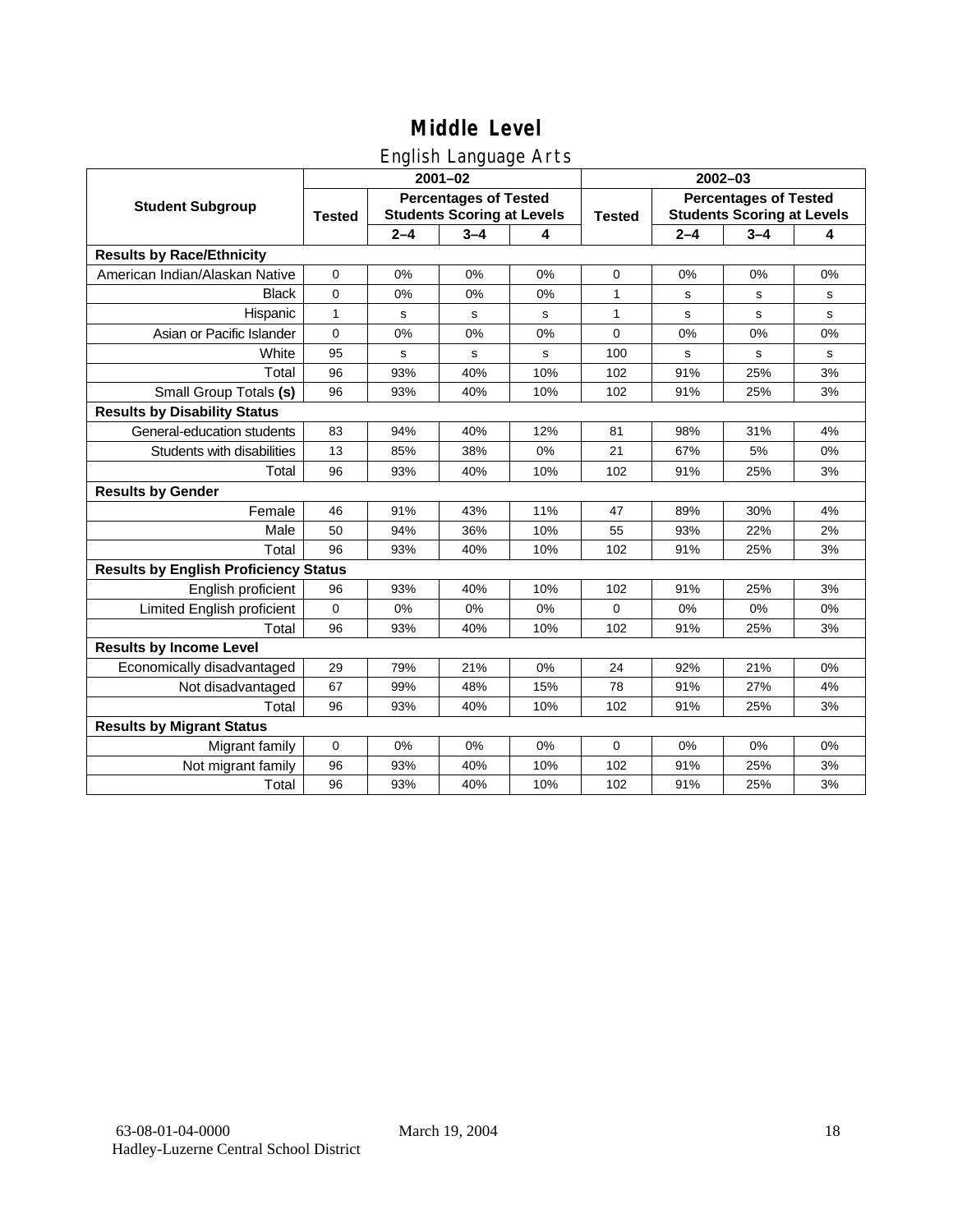### Mathematics

|                                              | $2001 - 02$                                                                        |         |             |               | $2002 - 03$                                                       |         |         |             |
|----------------------------------------------|------------------------------------------------------------------------------------|---------|-------------|---------------|-------------------------------------------------------------------|---------|---------|-------------|
| <b>Student Subgroup</b>                      | <b>Percentages of Tested</b><br><b>Students Scoring at Levels</b><br><b>Tested</b> |         |             | <b>Tested</b> | <b>Percentages of Tested</b><br><b>Students Scoring at Levels</b> |         |         |             |
|                                              |                                                                                    | $2 - 4$ | $3 - 4$     | 4             |                                                                   | $2 - 4$ | $3 - 4$ | 4           |
| <b>Results by Race/Ethnicity</b>             |                                                                                    |         |             |               |                                                                   |         |         |             |
| American Indian/Alaskan Native               | $\Omega$                                                                           | 0%      | 0%          | 0%            | $\Omega$                                                          | 0%      | 0%      | 0%          |
| <b>Black</b>                                 | 1                                                                                  | s       | s           | s             | 1                                                                 | s       | s       | s           |
| Hispanic                                     | $\mathbf{1}$                                                                       | s       | s           | s             | $\mathbf{1}$                                                      | s       | s       | s           |
| Asian or Pacific Islander                    | $\mathbf 0$                                                                        | 0%      | 0%          | 0%            | 0                                                                 | 0%      | 0%      | 0%          |
| White                                        | 91                                                                                 | s       | $\mathbf s$ | S             | 102                                                               | s       | s       | $\mathbf s$ |
| Total                                        | 93                                                                                 | 91%     | 47%         | 1%            | 104                                                               | 87%     | 41%     | 5%          |
| Small Group Totals (s)                       | 93                                                                                 | 91%     | 47%         | 1%            | 104                                                               | 87%     | 41%     | 5%          |
| <b>Results by Disability Status</b>          |                                                                                    |         |             |               |                                                                   |         |         |             |
| General-education students                   | 79                                                                                 | 96%     | 47%         | 1%            | 82                                                                | 93%     | 44%     | 6%          |
| Students with disabilities                   | 14                                                                                 | 64%     | 50%         | 0%            | 22                                                                | 64%     | 32%     | 0%          |
| Total                                        | 93                                                                                 | 91%     | 47%         | 1%            | 104                                                               | 87%     | 41%     | 5%          |
| <b>Results by Gender</b>                     |                                                                                    |         |             |               |                                                                   |         |         |             |
| Female                                       | 43                                                                                 | 95%     | 44%         | 0%            | 47                                                                | 89%     | 51%     | 4%          |
| Male                                         | 50                                                                                 | 88%     | 50%         | 2%            | 57                                                                | 84%     | 33%     | 5%          |
| Total                                        | 93                                                                                 | 91%     | 47%         | 1%            | 104                                                               | 87%     | 41%     | 5%          |
| <b>Results by English Proficiency Status</b> |                                                                                    |         |             |               |                                                                   |         |         |             |
| English proficient                           | 93                                                                                 | 91%     | 47%         | 1%            | 104                                                               | 87%     | 41%     | 5%          |
| Limited English proficient                   | $\mathbf 0$                                                                        | 0%      | 0%          | 0%            | 0                                                                 | 0%      | 0%      | 0%          |
| Total                                        | 93                                                                                 | 91%     | 47%         | 1%            | 104                                                               | 87%     | 41%     | 5%          |
| <b>Results by Income Level</b>               |                                                                                    |         |             |               |                                                                   |         |         |             |
| Economically disadvantaged                   | 27                                                                                 | 81%     | 33%         | 0%            | 24                                                                | 79%     | 21%     | 0%          |
| Not disadvantaged                            | 66                                                                                 | 95%     | 53%         | 2%            | 80                                                                | 89%     | 48%     | 6%          |
| Total                                        | 93                                                                                 | 91%     | 47%         | 1%            | 104                                                               | 87%     | 41%     | 5%          |
| <b>Results by Migrant Status</b>             |                                                                                    |         |             |               |                                                                   |         |         |             |
| Migrant family                               | 0                                                                                  | 0%      | 0%          | 0%            | $\Omega$                                                          | 0%      | 0%      | 0%          |
| Not migrant family                           | 93                                                                                 | 91%     | 47%         | 1%            | 104                                                               | 87%     | 41%     | 5%          |
| Total                                        | 93                                                                                 | 91%     | 47%         | 1%            | 104                                                               | 87%     | 41%     | 5%          |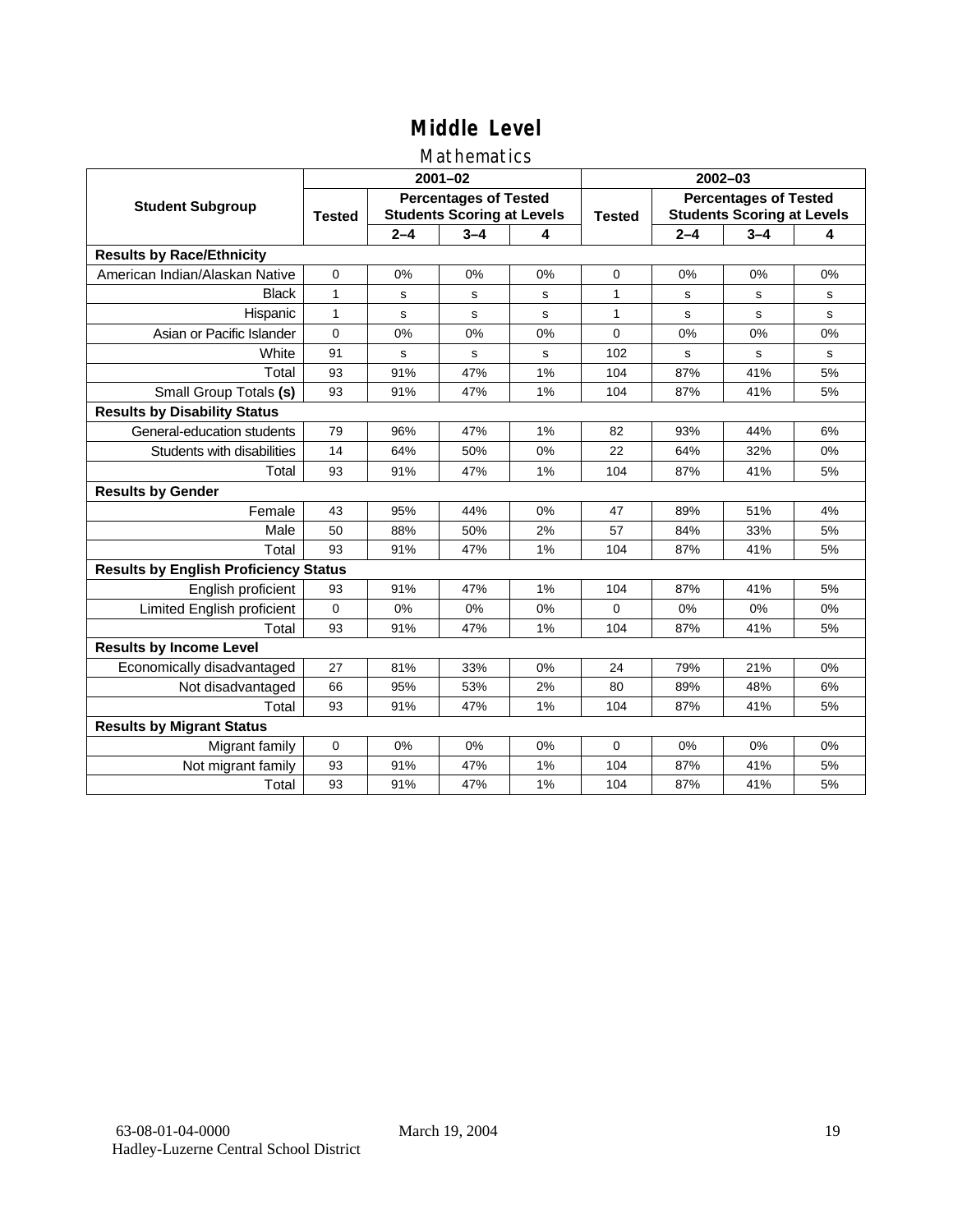### Science

|                                              |               |             | $2001 - 02$                                                       |             | $2002 - 03$   |                                                                   |         |     |  |
|----------------------------------------------|---------------|-------------|-------------------------------------------------------------------|-------------|---------------|-------------------------------------------------------------------|---------|-----|--|
| <b>Student Subgroup</b>                      | <b>Tested</b> |             | <b>Percentages of Tested</b><br><b>Students Scoring at Levels</b> |             | <b>Tested</b> | <b>Percentages of Tested</b><br><b>Students Scoring at Levels</b> |         |     |  |
|                                              |               | $2 - 4$     | $3 - 4$                                                           | 4           |               | $2 - 4$                                                           | $3 - 4$ | 4   |  |
| <b>Results by Race/Ethnicity</b>             |               |             |                                                                   |             |               |                                                                   |         |     |  |
| American Indian/Alaskan Native               | 0             | 0%          | 0%                                                                | 0%          | $\Omega$      | 0%                                                                | 0%      | 0%  |  |
| <b>Black</b>                                 | 0             | 0%          | 0%                                                                | 0%          | 1             | s                                                                 | s       | s   |  |
| Hispanic                                     | 0             | 0%          | 0%                                                                | 0%          | 1             | s                                                                 | s       | s   |  |
| Asian or Pacific Islander                    | $\Omega$      | 0%          | 0%                                                                | $0\%$       | 0             | 0%                                                                | 0%      | 0%  |  |
| White                                        | 0             | 0%          | 0%                                                                | $0\%$       | 96            | s                                                                 | s       | s   |  |
| Total                                        | $\Omega$      | 0%          | 0%                                                                | 0%          | 98            | 100%                                                              | 92%     | 32% |  |
| Small Group Totals (s)                       | 0             | 0%          | 0%                                                                | 0%          | 98            | 100%                                                              | 92%     | 32% |  |
| <b>Results by Disability Status</b>          |               |             |                                                                   |             |               |                                                                   |         |     |  |
| General-education students                   | 0             | s           | s                                                                 | $\mathbf s$ | 80            | 100%                                                              | 96%     | 38% |  |
| Students with disabilities                   | 0             | s           | s                                                                 | $\mathbf s$ | 18            | 100%                                                              | 72%     | 6%  |  |
| Total                                        | 0             | 0%          | 0%                                                                | 0%          | 98            | 100%                                                              | 92%     | 32% |  |
| <b>Results by Gender</b>                     |               |             |                                                                   |             |               |                                                                   |         |     |  |
| Female                                       | 0             | s           | s                                                                 | s           | 46            | 100%                                                              | 89%     | 28% |  |
| Male                                         | 0             | ${\tt s}$   | s                                                                 | $\mathbf s$ | 52            | 100%                                                              | 94%     | 35% |  |
| Total                                        | $\Omega$      | 0%          | 0%                                                                | 0%          | 98            | 100%                                                              | 92%     | 32% |  |
| <b>Results by English Proficiency Status</b> |               |             |                                                                   |             |               |                                                                   |         |     |  |
| English proficient                           | 0             | s           | s                                                                 | ${\bf s}$   | 98            | 100%                                                              | 92%     | 32% |  |
| Limited English proficient                   | 0             | s           | s                                                                 | s           | 0             | 0%                                                                | 0%      | 0%  |  |
| Total                                        | $\Omega$      | 0%          | 0%                                                                | 0%          | 98            | 100%                                                              | 92%     | 32% |  |
| <b>Results by Income Level</b>               |               |             |                                                                   |             |               |                                                                   |         |     |  |
| Economically disadvantaged                   | 0             | s           | s                                                                 | s           | 20            | 100%                                                              | 80%     | 20% |  |
| Not disadvantaged                            | 0             | s           | s                                                                 | s           | 78            | 100%                                                              | 95%     | 35% |  |
| Total                                        | 0             | 0%          | 0%                                                                | 0%          | 98            | 100%                                                              | 92%     | 32% |  |
| <b>Results by Migrant Status</b>             |               |             |                                                                   |             |               |                                                                   |         |     |  |
| Migrant family                               | 0             | s           | s                                                                 | s           | 0             | 0%                                                                | 0%      | 0%  |  |
| Not migrant family                           | 0             | $\mathbf s$ | $\mathbf s$                                                       | $\mathbf s$ | 98            | 100%                                                              | 92%     | 32% |  |
| Total                                        | 0             | 0%          | 0%                                                                | 0%          | 98            | 100%                                                              | 92%     | 32% |  |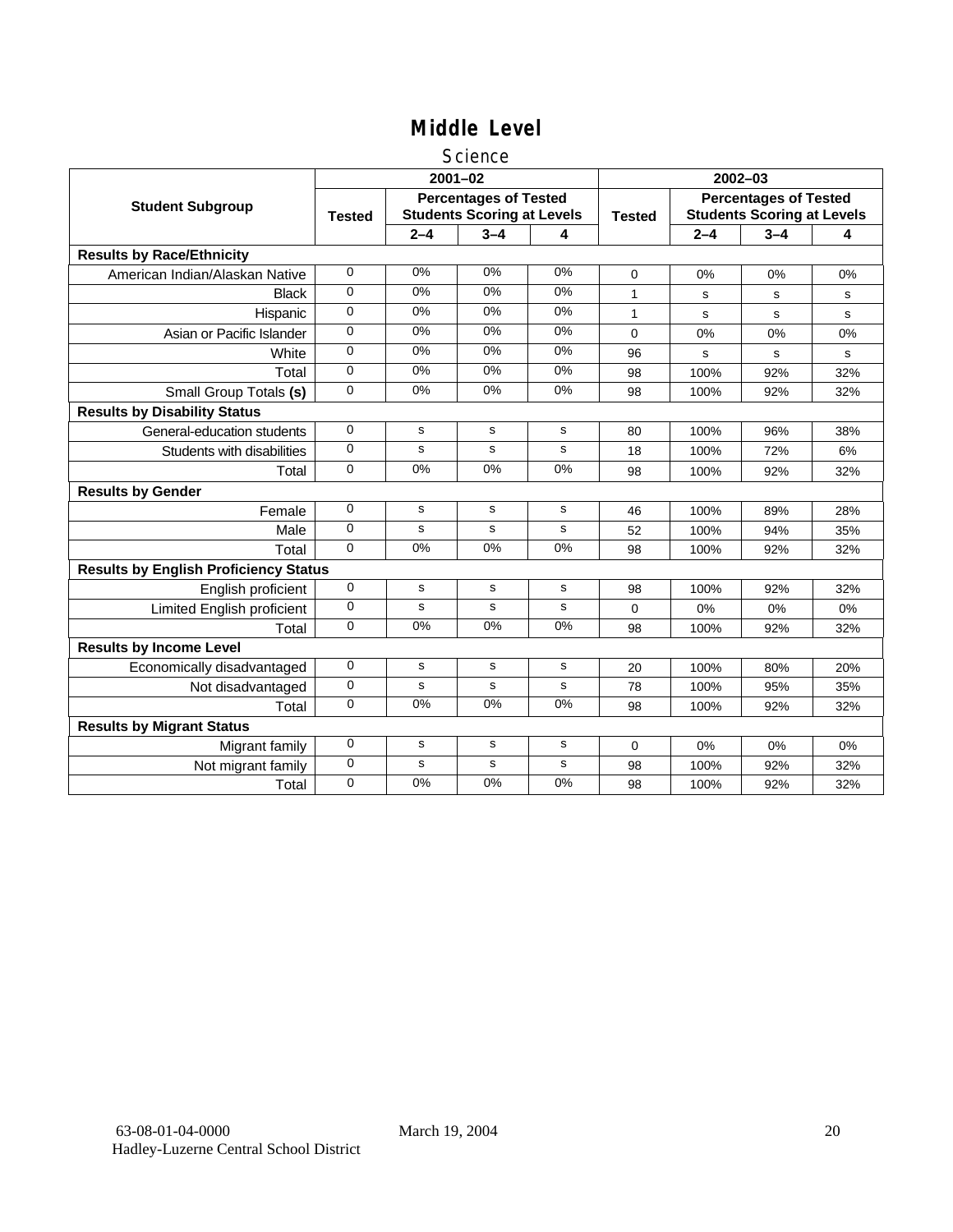### **1998 and 1999 High School Cohorts**

General-education students who first entered ninth grade in 1998 or 1999 must score 55 or higher on Regents English and mathematics examinations to graduate. During the phase-in of the Regents examination graduation requirements, all students (with district board of education approval) may qualify for a local diploma by earning a score of 55–64 on the required Regents examinations; a score of 65 or higher is required for a Regents diploma. Students with disabilities and certain students with a Section 504 Accomodation Plan may qualify for a local diploma by passing Regents competency tests. The data in these tables show the performance of the cohorts as of June 30<sup>th</sup> of the fourth year after first entering grade 9.

#### **Performance on the English Assessment Requirement for Graduation**

|                                              |                              | 1998 Cohort              |              | 1999 Cohort                      |                           |                          |                |                                  |                   |                          |
|----------------------------------------------|------------------------------|--------------------------|--------------|----------------------------------|---------------------------|--------------------------|----------------|----------------------------------|-------------------|--------------------------|
|                                              |                              | <b>Count of Students</b> |              | <b>Percent</b><br><b>Meeting</b> |                           | <b>Count of Students</b> |                | <b>Percent</b><br><b>Meeting</b> |                   |                          |
| <b>Student Subgroup</b>                      | <b>Students</b><br>in Cohort | by Score                 |              |                                  | <b>Students</b>           | by Score                 |                |                                  |                   |                          |
|                                              |                              | <b>Regents</b>           |              | Pass-                            | Gradu-                    | in                       | <b>Regents</b> |                                  | Pass-             | Gradua-                  |
|                                              |                              | $55 -$<br>64             | $65-$<br>100 | ed<br><b>RCTs</b>                | ation<br>Require-<br>ment | <b>Cohort</b>            | $55 -$<br>64   | $65 -$<br>100                    | ed<br><b>RCTs</b> | tion<br>Require-<br>ment |
| <b>Results by Race/Ethnicity</b>             |                              |                          |              |                                  |                           |                          |                |                                  |                   |                          |
| American Indian/Alaskan Native               | 1                            | s                        | s            | s                                | s                         | $\mathbf 0$              | 0              | 0                                | $\mathbf 0$       | 0%                       |
| <b>Black</b>                                 | $\mathbf{1}$                 | s                        | $\mathbf s$  | $\mathbf s$                      | s                         | 0                        | $\overline{0}$ | 0                                | $\mathbf 0$       | 0%                       |
| Hispanic                                     | $\overline{0}$               | $\overline{0}$           | $\Omega$     | $\Omega$                         | 0%                        | 0                        | $\overline{0}$ | $\overline{0}$                   | $\Omega$          | 0%                       |
| Asian or Pacific Islander                    | 0                            | 0                        | $\mathbf 0$  | $\mathbf 0$                      | 0%                        | 0                        | 0              | 0                                | $\mathbf 0$       | 0%                       |
| White                                        | 62                           | s                        | $\mathbf s$  | $\mathbf s$                      | s                         | 82                       | 3              | 70                               | $\mathbf 0$       | 89%                      |
| Total                                        | 64                           | 4                        | 54           | 3                                | 95%                       | 82                       | 3              | 70                               | $\mathbf 0$       | 89%                      |
| Small Group Totals (s)                       | 64                           | 4                        | 54           | 3                                | 95%                       | 0                        | $\overline{0}$ | $\Omega$                         | $\Omega$          | 0%                       |
| <b>Results by Disability Status</b>          |                              |                          |              |                                  |                           |                          |                |                                  |                   |                          |
| General-education students                   | 58                           | 3                        | 54           | 0                                | 98%                       | 72                       | 2              | 68                               | 0                 | 97%                      |
| Students with disabilities                   | 6                            | 1                        | $\mathbf 0$  | 3                                | 67%                       | 10                       | $\mathbf{1}$   | $\overline{2}$                   | 0                 | 30%                      |
| Total                                        | 64                           | 4                        | 54           | 3                                | 95%                       | 82                       | 3              | 70                               | 0                 | 89%                      |
| <b>Results by Gender</b>                     |                              |                          |              |                                  |                           |                          |                |                                  |                   |                          |
| Female                                       | 32                           | 0                        | 29           | 2                                | 97%                       | 35                       | 2              | 32                               | $\mathbf 0$       | 97%                      |
| Male                                         | 32                           | $\overline{4}$           | 25           | $\mathbf{1}$                     | 94%                       | 47                       | 1              | 38                               | $\Omega$          | 83%                      |
| Total                                        | 64                           | 4                        | 54           | 3                                | 95%                       | 82                       | 3              | 70                               | $\Omega$          | 89%                      |
| <b>Results by English Proficiency Status</b> |                              |                          |              |                                  |                           |                          |                |                                  |                   |                          |
| English proficient                           | 64                           | 4                        | 54           | 3                                | 95%                       | 82                       | 3              | 70                               | $\mathbf 0$       | 89%                      |
| Limited English proficient                   | 0                            | 0                        | 0            | 0                                | 0%                        | 0                        | 0              | 0                                | 0                 | 0%                       |
| Total                                        | 64                           | 4                        | 54           | 3                                | 95%                       | 82                       | 3              | 70                               | $\Omega$          | 89%                      |
| <b>Results by Income Level</b>               |                              |                          |              |                                  |                           |                          |                |                                  |                   |                          |
| Economically disadvantaged                   | 16                           | $\mathbf{1}$             | 13           | $\mathbf 0$                      | 88%                       | 17                       | 1              | 13                               | $\mathbf 0$       | 82%                      |
| Not disadvantaged                            | 48                           | 3                        | 41           | 3                                | 98%                       | 65                       | $\overline{c}$ | 57                               | 0                 | 91%                      |
| Total                                        | 64                           | 4                        | 54           | 3                                | 95%                       | 82                       | 3              | 70                               | 0                 | 89%                      |
| <b>Results by Migrant Status</b>             |                              |                          |              |                                  |                           |                          |                |                                  |                   |                          |
| Migrant family                               | $\mathbf 0$                  | 0                        | 0            | $\mathbf 0$                      | 0%                        | 0                        | 0              | 0                                | $\mathbf 0$       | 0%                       |
| Not migrant family                           | 64                           | 4                        | 54           | 3                                | 95%                       | 82                       | 3              | 70                               | 0                 | 89%                      |
| Total                                        | 64                           | 4                        | 54           | 3                                | 95%                       | 82                       | 3              | 70                               | $\overline{0}$    | 89%                      |

### **after Four Years of High School**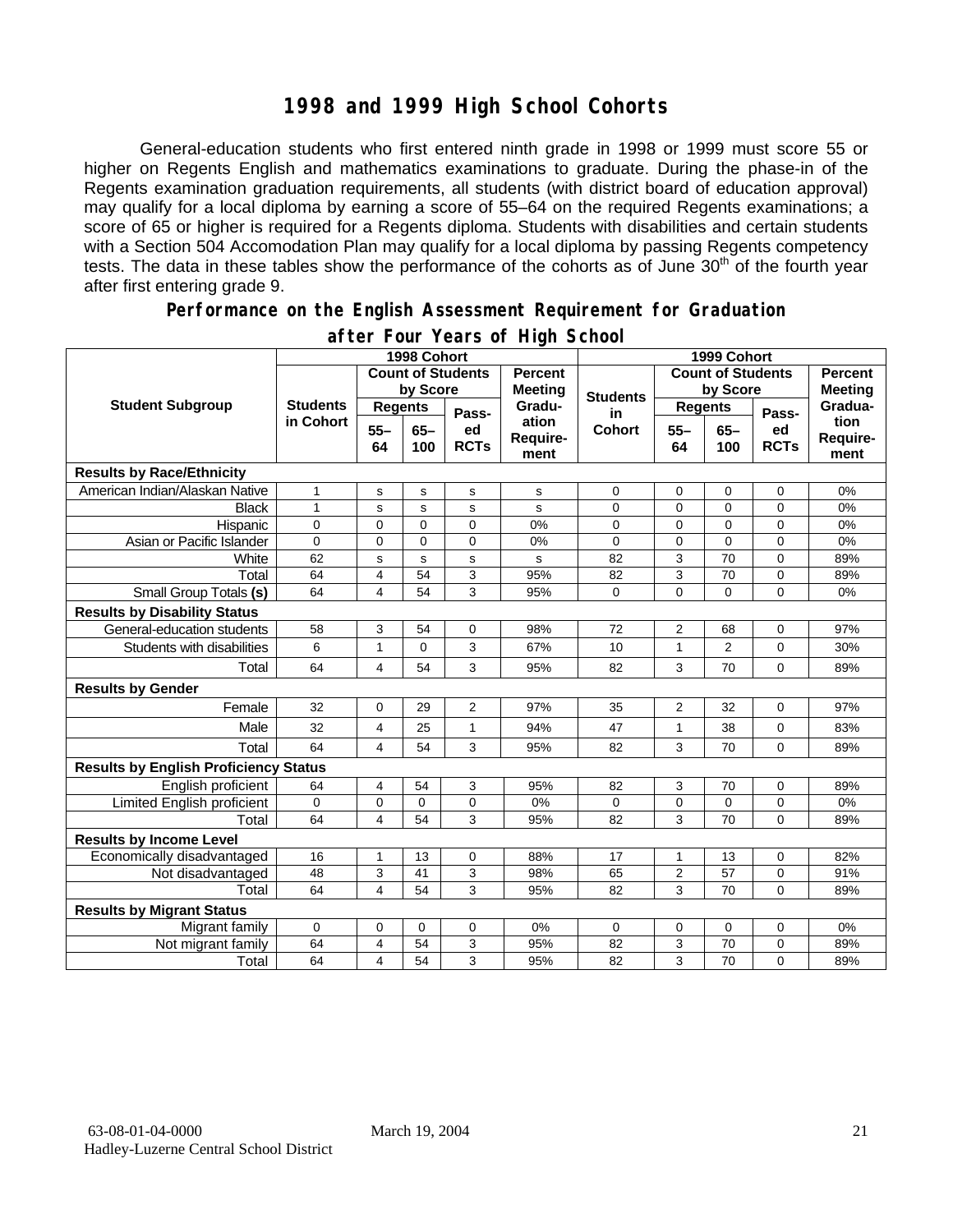### **Performance on the Mathematics Assessment Requirement for Graduation after Four Years of High School**

|                                              | $2.501 + 0.01$<br>1998 Cohort |                |                | $1041301 \cdot 10911001$<br>1999 Cohort |                           |                          |                |                |                   |                          |
|----------------------------------------------|-------------------------------|----------------|----------------|-----------------------------------------|---------------------------|--------------------------|----------------|----------------|-------------------|--------------------------|
|                                              | <b>Count of Students</b>      |                |                | <b>Percent</b>                          |                           | <b>Count of Students</b> |                |                | <b>Percent</b>    |                          |
|                                              | <b>Students</b>               | by Score       |                |                                         | <b>Meeting</b>            | <b>Students</b>          | by Score       |                | <b>Meeting</b>    |                          |
| <b>Student Subgroup</b>                      | in<br><b>Cohort</b>           | <b>Regents</b> |                | Pass-                                   | Gradu-                    | in                       | <b>Regents</b> |                | Pass-             | Gradua-                  |
|                                              |                               | $55 -$<br>64   | $65 -$<br>100  | ed<br><b>RCTs</b>                       | ation<br>Require-<br>ment | <b>Cohort</b>            | $55 -$<br>64   | $65 -$<br>100  | ed<br><b>RCTs</b> | tion<br>Require-<br>ment |
| <b>Results by Race/Ethnicity</b>             |                               |                |                |                                         |                           |                          |                |                |                   |                          |
| American Indian/Alaskan Native               | $\mathbf{1}$                  | s              | s              | $\mathbf S$                             | s                         | $\mathbf 0$              | $\mathbf 0$    | $\mathbf 0$    | 0                 | 0%                       |
| <b>Black</b>                                 | $\mathbf{1}$                  | s              | $\mathbf S$    | s                                       | s                         | 0                        | $\mathbf 0$    | $\mathbf 0$    | 0                 | 0%                       |
| Hispanic                                     | $\mathbf 0$                   | $\mathbf 0$    | $\mathbf 0$    | $\mathbf 0$                             | 0%                        | $\mathbf 0$              | $\mathbf 0$    | $\mathbf 0$    | 0                 | 0%                       |
| Asian or Pacific Islander                    | $\mathbf 0$                   | $\mathbf 0$    | $\mathbf 0$    | $\mathbf 0$                             | 0%                        | 0                        | $\mathbf 0$    | 0              | 0                 | 0%                       |
| White                                        | 62                            | s              | s              | s                                       | s                         | 82                       | 6              | 67             | $\mathbf 0$       | 89%                      |
| Total                                        | 64                            | 5              | 55             | $\overline{2}$                          | 97%                       | 82                       | 6              | 67             | 0                 | 89%                      |
| Small Group Totals (s)                       | 64                            | 5              | 55             | $\overline{2}$                          | 97%                       | $\mathbf 0$              | $\Omega$       | $\Omega$       | $\Omega$          | 0%                       |
| <b>Results by Disability Status</b>          |                               |                |                |                                         |                           |                          |                |                |                   |                          |
| General-education students                   | 58                            | 5              | 53             | 0                                       | 100%                      | 72                       | 5              | 65             | 0                 | 97%                      |
| Students with disabilities                   | 6                             | $\pmb{0}$      | $\overline{2}$ | $\overline{2}$                          | 67%                       | 10                       | 1              | $\overline{2}$ | 0                 | 30%                      |
| Total                                        | 64                            | 5              | 55             | $\overline{2}$                          | 97%                       | 82                       | 6              | 67             | $\mathbf 0$       | 89%                      |
| <b>Results by Gender</b>                     |                               |                |                |                                         |                           |                          |                |                |                   |                          |
| Female                                       | 32                            | 2              | 28             | $\mathbf{1}$                            | 97%                       | 35                       | 3              | 31             | 0                 | 97%                      |
| Male                                         | 32                            | 3              | 27             | $\mathbf{1}$                            | 97%                       | 47                       | 3              | 36             | 0                 | 83%                      |
| Total                                        | 64                            | 5              | 55             | $\overline{2}$                          | 97%                       | 82                       | 6              | 67             | 0                 | 89%                      |
| <b>Results by English Proficiency Status</b> |                               |                |                |                                         |                           |                          |                |                |                   |                          |
| English proficient                           | 64                            | 5              | 55             | 2                                       | 97%                       | 82                       | 6              | 67             | 0                 | 89%                      |
| Limited English proficient                   | 0                             | $\pmb{0}$      | 0              | 0                                       | 0%                        | 0                        | 0              | 0              | 0                 | 0%                       |
| Total                                        | 64                            | 5              | 55             | $\overline{2}$                          | 97%                       | 82                       | 6              | 67             | $\Omega$          | 89%                      |
| <b>Results by Income Level</b>               |                               |                |                |                                         |                           |                          |                |                |                   |                          |
| Economically disadvantaged                   | 16                            | 2              | 13             | 0                                       | 94%                       | 17                       | 1              | 13             | $\mathbf 0$       | 82%                      |
| Not disadvantaged                            | 48                            | 3              | 42             | 2                                       | 98%                       | 65                       | 5              | 54             | $\mathbf 0$       | 91%                      |
| Total                                        | 64                            | 5              | 55             | $\overline{2}$                          | 97%                       | 82                       | 6              | 67             | 0                 | 89%                      |
| <b>Results by Migrant Status</b>             |                               |                |                |                                         |                           |                          |                |                |                   |                          |
| Migrant family                               | $\mathbf 0$                   | 0              | 0              | 0                                       | 0%                        | 0                        | 0              | $\mathbf 0$    | 0                 | 0%                       |
| Not migrant family                           | 64                            | 5              | 55             | $\overline{2}$                          | 97%                       | 82                       | 6              | 67             | 0                 | 89%                      |
| Total                                        | 64                            | 5              | 55             | $\overline{2}$                          | 97%                       | 82                       | 6              | 67             | $\mathbf 0$       | 89%                      |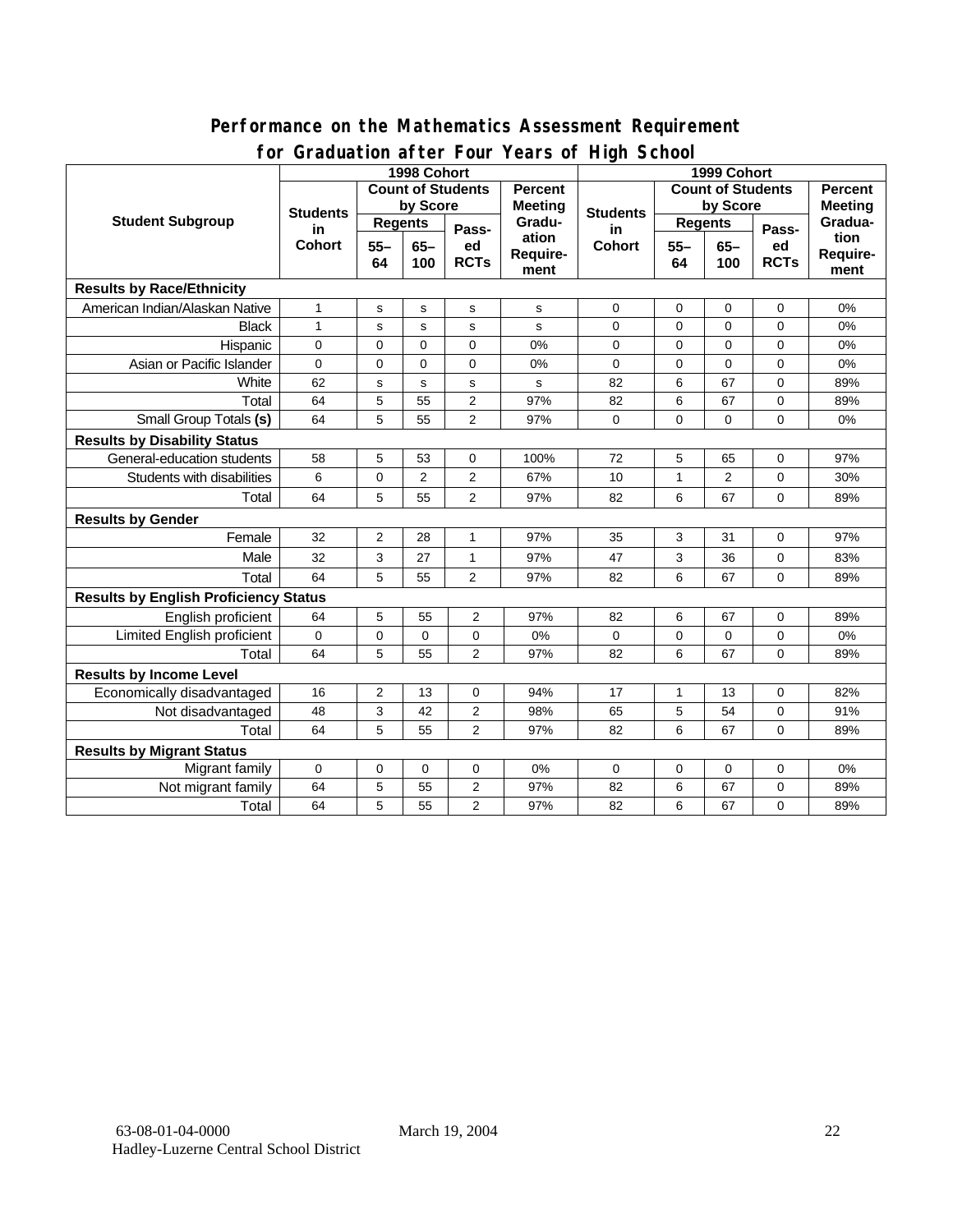## **Cohort Graduation Rates**

Students were counted as graduates in the first two columns of this table if they earned a local diploma with or without a Regents endorsement by June 30<sup>th</sup> of the fourth year after first entering grade 9 and in the second two columns if they earned a local diploma with or without a Regents endorsement by August 31<sup>st</sup> of the fourth year after first entering grade 9. The graduation-rate cohort includes students who transferred to general education development (GED) programs. These students were not counted in the 1998 district accountability cohort for English and mathematics.

|                                              |                                         | 1998 Cohort as of<br>June 30, 2002 | 1998 Cohort as of<br><b>August 31, 2002</b> |                    |  |  |  |  |
|----------------------------------------------|-----------------------------------------|------------------------------------|---------------------------------------------|--------------------|--|--|--|--|
| <b>Student Subgroup</b>                      | <b>Graduation</b><br><b>Rate Cohort</b> | Graduation<br>Rate                 | <b>Graduation</b><br><b>Rate Cohort</b>     | Graduation<br>Rate |  |  |  |  |
| <b>Results by Race/Ethnicity</b>             |                                         |                                    |                                             |                    |  |  |  |  |
| American Indian/Alaskan Native               | 1                                       | s                                  | 1                                           | s                  |  |  |  |  |
| <b>Black</b>                                 | 1                                       | s                                  | 1                                           | s                  |  |  |  |  |
| Hispanic                                     | $\mathbf 0$                             | 0%                                 | $\mathbf 0$                                 | 0%                 |  |  |  |  |
| Asian or Pacific Islander                    | $\mathbf 0$                             | 0%                                 | $\mathbf 0$                                 | $0\%$              |  |  |  |  |
| White                                        | 62                                      | s                                  | 62                                          | s                  |  |  |  |  |
| Total                                        | 64                                      | 83%                                | 64                                          | 95%                |  |  |  |  |
| Small Group Totals (s)                       | 64                                      | 83%                                | 64                                          | 95%                |  |  |  |  |
| <b>Results by Disability Status</b>          |                                         |                                    |                                             |                    |  |  |  |  |
| General-education students                   | 58                                      | 88%                                | 58                                          | 98%                |  |  |  |  |
| Students with disabilities                   | 6                                       | 33%                                | 6                                           | 67%                |  |  |  |  |
| Total                                        | 64                                      | 83%                                | 64                                          | 95%                |  |  |  |  |
| <b>Results by Gender</b>                     |                                         |                                    |                                             |                    |  |  |  |  |
| Female                                       | 32                                      | 88%                                | 32                                          | 97%                |  |  |  |  |
| Male                                         | 32                                      | 78%                                | 32                                          | 94%                |  |  |  |  |
| Total                                        | 64                                      | 83%                                | 64                                          | 95%                |  |  |  |  |
| <b>Results by English Proficiency Status</b> |                                         |                                    |                                             |                    |  |  |  |  |
| English proficient                           | 64                                      | 83%                                | 64                                          | 95%                |  |  |  |  |
| <b>Limited English proficient</b>            | 0                                       | 0%                                 | 0                                           | 0%                 |  |  |  |  |
| Total                                        | 64                                      | 83%                                | 64                                          | 95%                |  |  |  |  |
| <b>Results by Income Level</b>               |                                         |                                    |                                             |                    |  |  |  |  |
| Economically disadvantaged                   | 16                                      | 69%                                | 12                                          | 92%                |  |  |  |  |
| Not disadvantaged                            | 48                                      | 88%                                | 52                                          | 96%                |  |  |  |  |
| Total                                        | 64                                      | 83%                                | 64                                          | 95%                |  |  |  |  |
| <b>Results by Migrant Status</b>             |                                         |                                    |                                             |                    |  |  |  |  |
| Migrant family                               | $\mathbf 0$                             | 0%                                 | 0                                           | 0%                 |  |  |  |  |
| Not migrant family                           | 64                                      | 83%                                | 64                                          | 95%                |  |  |  |  |
| Total                                        | 64                                      | 83%                                | 64                                          | 95%                |  |  |  |  |